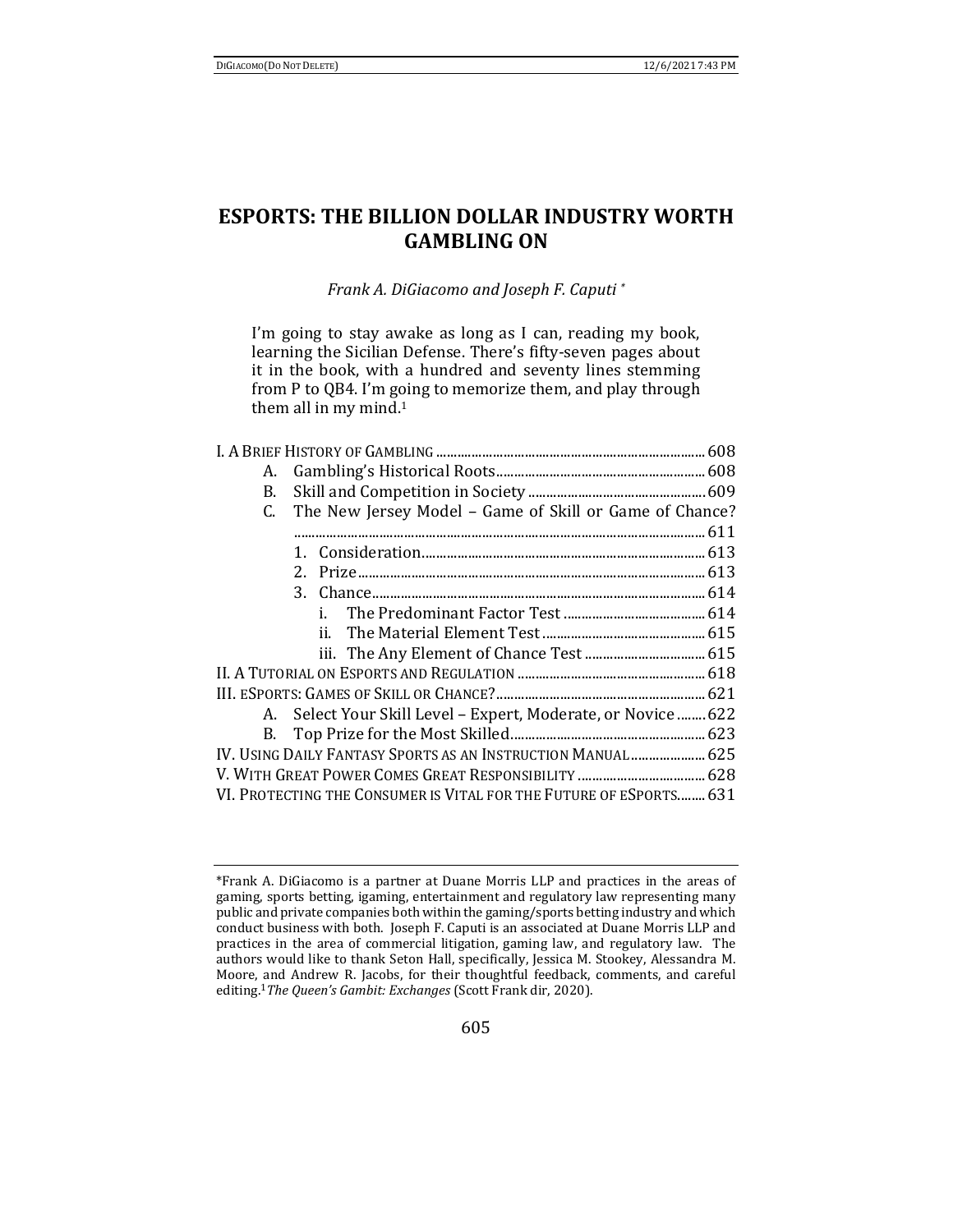Similar to Beth Harmon's analysis and survey of the pieces on a chessboard, we as humans test our individual skill through strategy, decision-making ability, and physical dexterity every day. We test our wits, our strengths, and quantify our wins with trophies, bragging rights, world rankings, and prizes. No matter the event, competitors strive to outdo their opponents using the skills they have honed over years of training, research, and/or natural gifts. New opportunities and emerging technology permit us to refine our skills, embrace new challenges, and fuel our competitive drive. 2007 introduced the world to daily fantasy sports and in 2018 sports betting in the United States got a new lease on life.2 Following Netflix's release of *The Queen's Gambit*, millions of new fans began playing chess, learning the centuriesold game, and entering chess competitions.3 More recently, the billiondollar industry of eSports, also known as electronic sports or eSports, has continually expanded and reached heights in popularity comparable to the rise of sports betting, daily fantasy sports, and online gambling. eSports are defined as competitive, organized video gaming—including competitors from different leagues and teams—or as individuals in the same game as their opponents. $4$  From Call of Duty tournaments to online individual competitions played on mobile devices, eSports captures new players, entices new fans, and creates new ways for consumers to play games, test their skills, and win prizes.

Although the types of games are changing, the same questions remain—when played for real money and prizes, are these games legal and, if so, how are they regulated? In order to determine whether these new games and competitions are permitted under law, one must first determine if they are contests of skill or of chance. If they are games of chance, the game is most likely an illegal form of gambling. Gambling is

<sup>2</sup> *See* Professional and Amateur Sports Protection Act ("PASPA"), S. 474, 102nd Cong. (1992). 3 *See* Faith Karimi, '*The Queen's Gambit' is Sparking <sup>a</sup> Surge of Interest in Chess*, CNN

<sup>(</sup>Dec. 6, 2020) https://www.cnn.com/2020/12/06/us/queens-gambit-chesspopularity-trnd/index.html (explaining that following the Netflix series, millions of players went on "chess.com" for games, lessons, and puzzles regarding chess, giving the site its most annual growth since 2007). 4 *See* AJ Willingham, *What is eSports? <sup>A</sup> Look at an Explosive Billion‐dollar Industry*,

CNN (August 27, 2018) https://www.cnn.com/2018/08/27/us/eSports-what-is-videogame-professional-league-madden-trnd (defining eSports as competitive, organized video gaming); *see also Esports Glossary*, ROUNDHILL INVESTMENTS, https://www.roundhillinvestments.com/eSportseSports-glossary (last visited Apr. 4, 2021) ("Esports stands for electronic sports. The word 'esport' is used to describe any video game that has a professional competitive scene. The most popular eSports are League of Legends, Overwatch and Counter-Strike: Global Offensive.").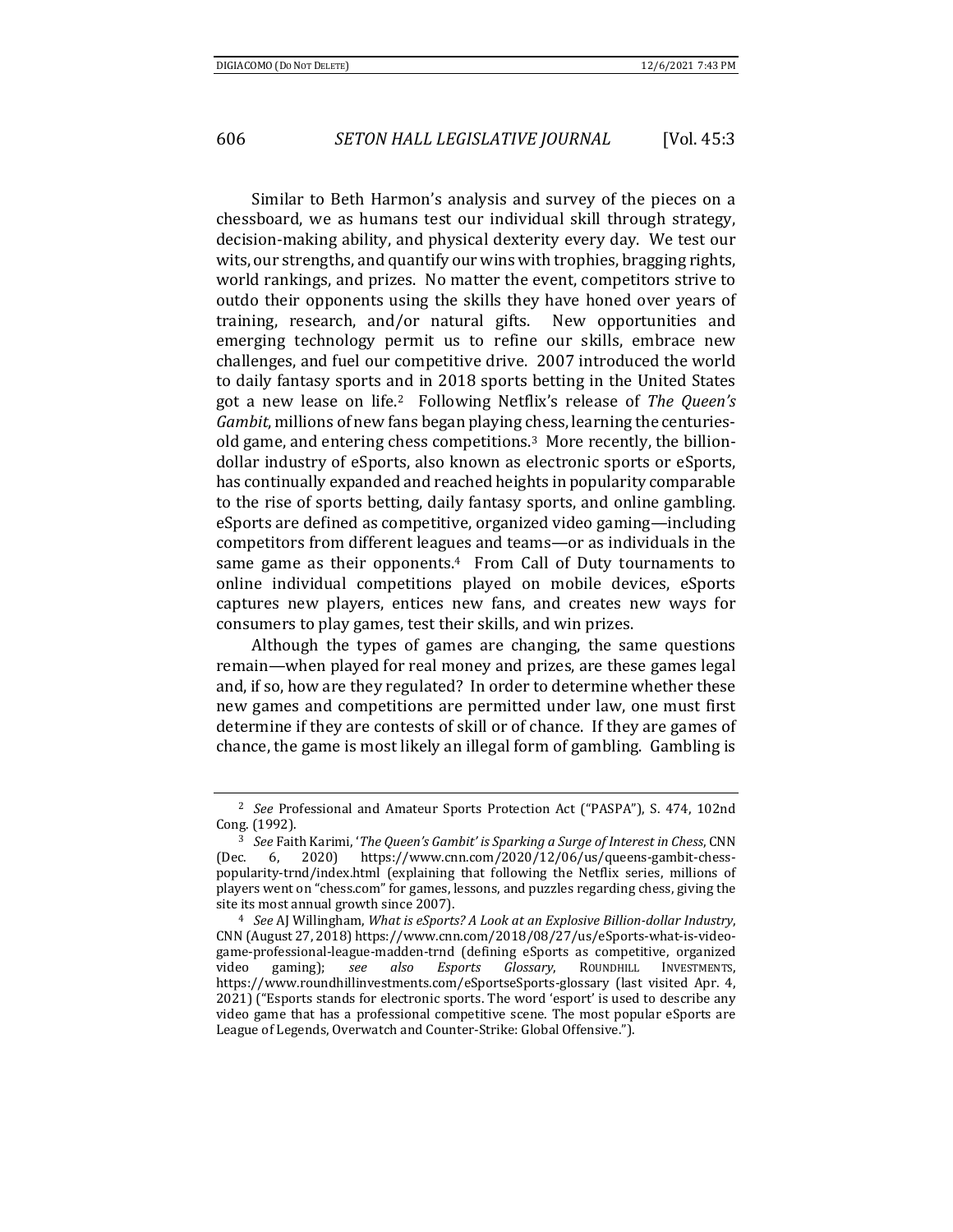defined differently by each state, but in general, gambling is staking or risking something of value upon the outcome of a contest of chance or a future contingent event not under the actor's control or influence, with the understanding that the actor will receive something of value in the event of a certain outcome.5 The debate between whether a game is one of skill or chance goes back to the early days of America.6 The recent rise in popularity of eSports, such as daily fantasy sports and online gaming, have put a new wrinkle into the seemingly timeless debate. This emergence invites legislatures and courts to decide whether these games should be permitted, regulated, or perhaps just outright illegal.

This Article focuses on the history, legality, and issues of skill gaming in the United States, specifically eSports. Particularly, this Article illustrates that eSports are games of skill, and therefore not a traditional form of gambling. When requiring entry fees and played for prizes, however, eSports require certain regulation and provisions to help promote player safety and uncompromising integrity similar to gambling. Part I provides an overview of the history of gambling, including the fundamental basics of games of skill, games of chance and the distinctions between each. Part II describes eSports' recent and extraordinary rise in popularity. Part III analyzes whether eSports are games of skill and, if they are, whether associated entry fees into the contests are bets or wagers. Part IV applies daily fantasy sport's legislative and regulatory history to the future of eSports. Part V discusses how lawmakers can promote safe game play and consumer protection in eSports. Part VI concludes that state legislatures should take a more proactive role to promote the safe and efficient growth of the eSports industry.

<sup>5</sup> See N.J. STAT. ANN. § 2C:37-1(b) (West 2021) (defining "gambling" in New Jersey law); *see also* N.D. CENT. CODE*.* § 12.1-28-01(1) (West 2021) (defining North Dakota's gambling law as "risking any money, credit, deposit, or other thing of value for gain, contingent, wholly or partially, upon lot, chance, the operation of gambling apparatus, or the happening or outcome of an event, including an election or sporting event, over which the person taking the risk has no control."); IND. CODE ANN. § 35-45-5-1(d) (West 2021) (promulgating Indiana's gambling statute as ""risking money or other property for gain, contingent in whole or in part upon lot, chance, or the operation of a gambling device"). 6 *See infra* notes 7–23 discussing the history of gambling in regard to games of

chance and games of skill.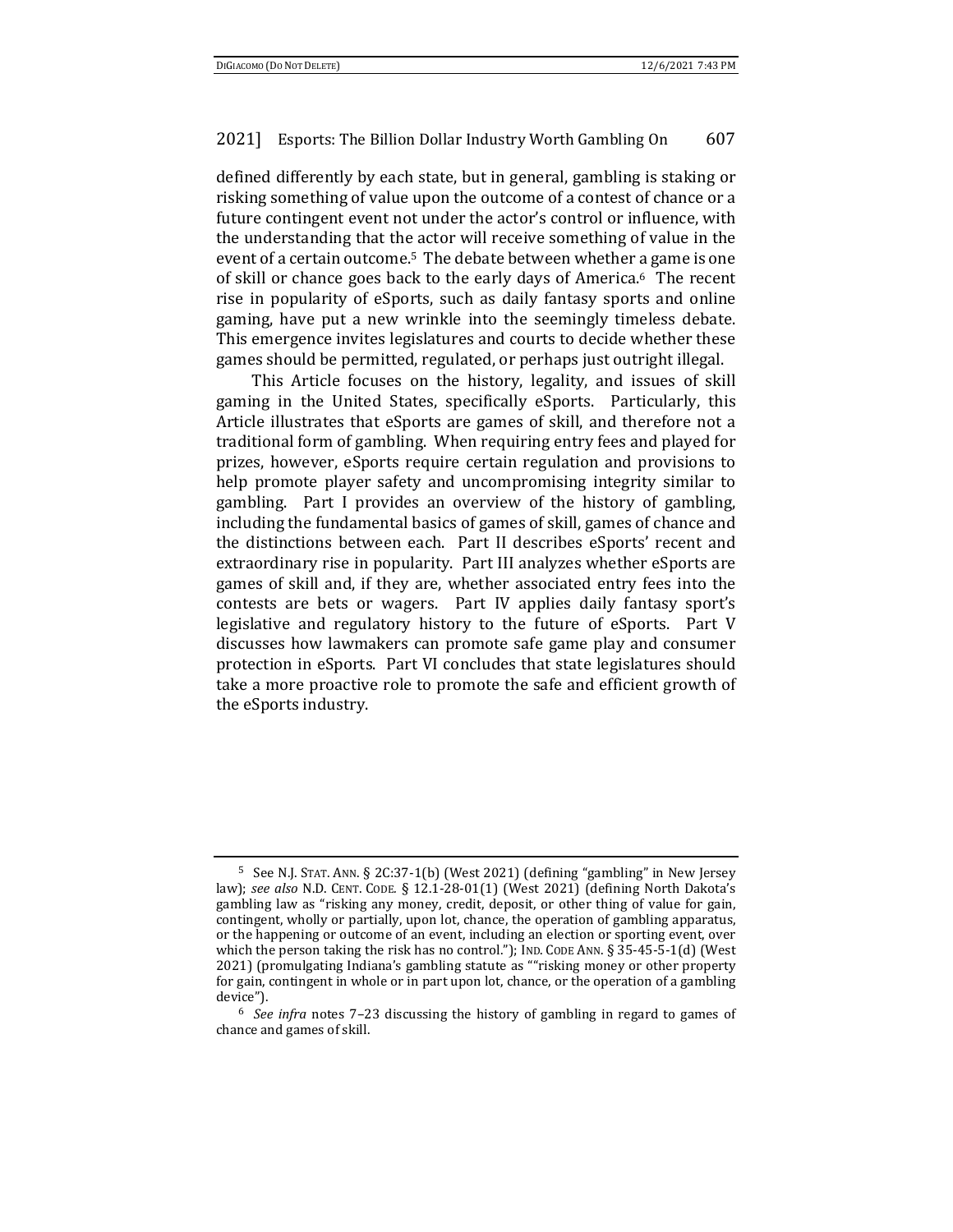## I. A Brief History of Gambling

#### A. GAMBLING'S HISTORICAL ROOTS

Gambling has held a place in history throughout time.7 There is evidence that gambling occurred in some form even in primitive societies.8 Gambling existed in early Chinese history, and the Great Wall was financed in part through a lottery.<sup>9</sup> Similarly, Ancient Romans and Greeks enjoyed gambling on all matters through the use of dice, and played for "chips" to combat the illegality of the practice in Rome.10 The original thirteen U.S. colonies used lotteries to sponsor work projects and help raise revenue to finance the Revolutionary War.11

Although gambling has withstood the test of time, it has often faced its fair share of criticism, cultural and religious opposition, roadblocks, and prohibitions.12 Opposition to lotteries was based on moral grounds, the rise of scandals, and the notion that poorer groups were most often exploited with long-shot hopes of quick riches.13 As America took shape, many states chose instead to prohibit lotteries and games of chance, with few permitted exceptions.14

In the mid-20th Century, lotteries made a comeback. In the late 1960s and early 1970s both New York and New Jersey legalized lotteries, which proved to be enormously successful generating revenues for the states but also appealing to players. State lotteries were there after legalized in more states and now a majority of U.S.

<sup>7</sup> *See* Anthony N. Cabot, Glenn J. Light & Karl F. Rutledge, *Alex Rodriguez, a Monkey, and the Game of Scrabble: The Hazard of Using Illogic to Define Legality of Games of Mixed Skill and Chance*, 57 DRAKE L. REV. 383, 384 (2009) (citing Darrell W. Bolen, *Gambling: Historical Highlights and Trends and Their Implications for Contemporary Society*, *in* GAMBLING AND SOCIETY: INTERDISCIPLINARY STUDIES ON THE SUBJECT OF GAMBLING 7 (William R.

Eadington ed., 1976)).<br><sup>8</sup> *See* Bolen, *supra* note 7.<br><sup>9</sup> *See* Cabot, *supra* note 7, at 385 (citing ROGER DUNSTAN, GAMBLING IN CALIFORNIA, ch. 3 (1997)). 10 The History of Gambling, https://www.gambling.net/history/ (last visited Apr.

<sup>10, 2021) (</sup>discussing the history of dice in Rome and Greece). 11 Cabot, *supra* note 7, at 386 (citing HENRY CHAFETZ, PLAY THE DEVIL: <sup>A</sup> HISTORY OF

GAMBLING IN THE UNITED STATES FROM 1492 TO 1950 25 (1960).<br><sup>12</sup> Cabot, *supra* note 7, at 387-88 (summarizing issues with the lottery in the colonies

and the early history of gambling in certain U.S. states).<br><sup>13</sup> *See* Cabot, *supra* note 7, at 387.<br><sup>14</sup> *See* REUVEN BRENNER & GABRIELLE A. BRENNER. GAMBLING AND SPECULATION: A THEORY. A

HISTORY, AND A FUTURE OF SOME HUMAN DECISIONS 1 (1990) (discussing Pennsylvania and Massachusetts as the first states to ban lotteries).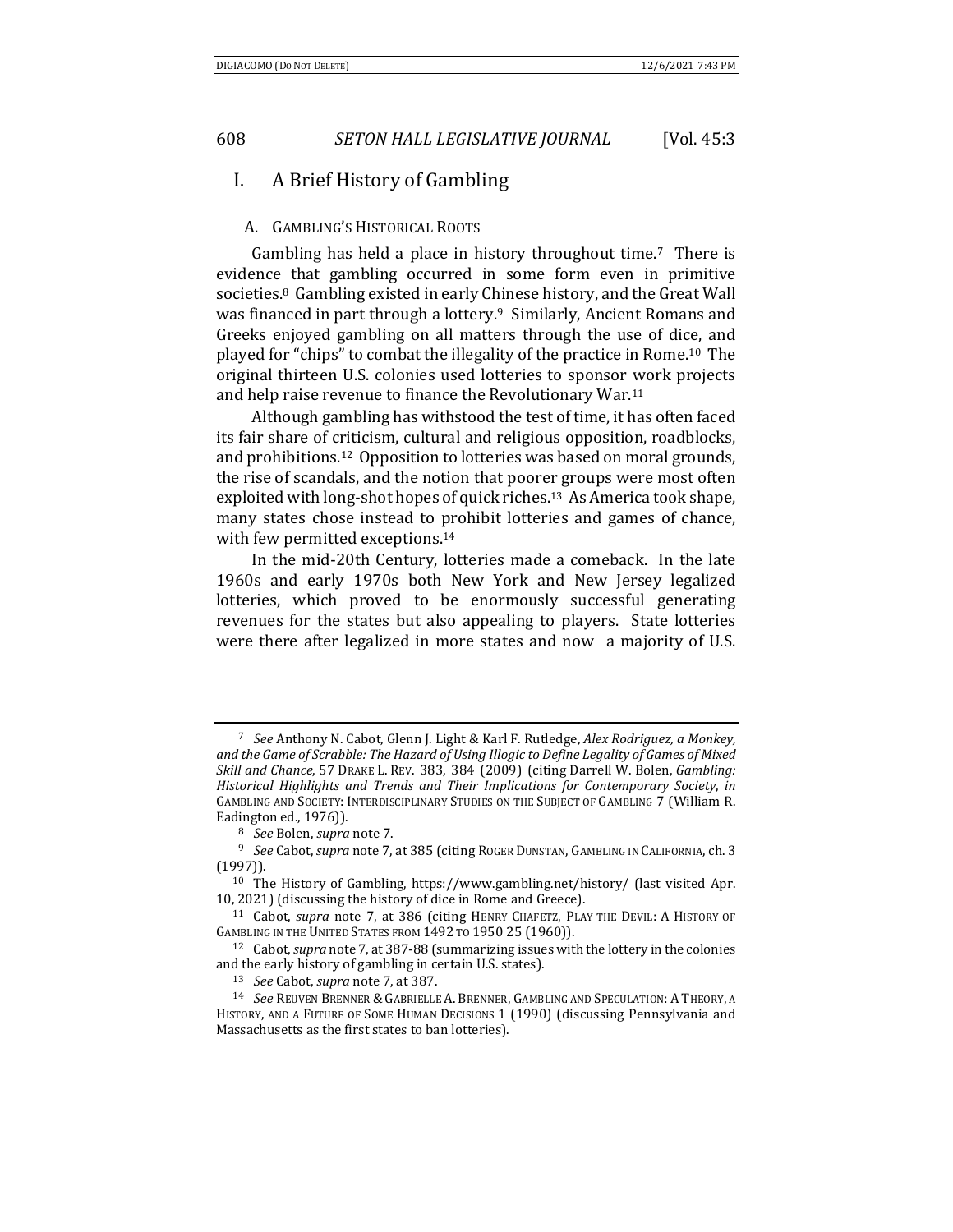states have legalized lotteries of their own15 Following the legalization of lotteries, other forms of gambling, such as casino gambling, were legalized in a handful of states, in addition to Nevada, which first legalized casinos in the 1930s.16 This growing trend demonstrated greater acceptance of legalized gambling among the states and resulted in further expanded gambling opportunities. A recent leap forward and further expansion of legal gambling occurred in 2018, when the United States Supreme Court overturned a federal law, the Professional and Amateur Sports Protection Act ("PASPA"), paving the way for states to regulate and offer legal sports-betting.17 Twenty-seven states currently have some form of legalized sports betting, and at least nine additional states are considering legislation to legalize sports betting by the end of 2021.18

As gambling has expanded by type and geography, it has faced challenges, regulations, trials, and errors. Consumer protection laws, taxes, state budgetary shortfalls, and regulatory licensing are only a few of the many factors considered when debating the legalization and regulation of a new industry within a state. Both federal and state governments must balance the interest of citizens and existing businesses against projected tax revenue streams, increased competition for the public's entertainment dollar, all while ensuring that operators adhere to rigid, regulatory standards.

#### B. SKILL AND COMPETITION IN SOCIETY

Unlike lotteries and casino style games of chance—such as roulette—games of skill do not, for the most part, predominantly rely upon chance or randomness, but rather require the player's physical and/or mental ability, strategy, and decision-making ability to prevail.19

<sup>15</sup> *See generally* Matthew Vaz,*"We Intend to Run It": Racial Politics, Illegal Gambling and The Rise Of Government Lotteries In The United States*, THE JOURNAL OF AMERICAN

HISTORY (2014). 16 *See generally* Nelson Rose, *The Legalization and Control Of Casino Gambling*, <sup>8</sup>

<sup>&</sup>lt;sup>17</sup> Murphy v. NCAA, 138 S. Ct. 1461 (2018); *see* Professional and Amateur Sports Protection Act, 28 U.S.C. §§ 3701–3704 (1992). 18 *See* Ryan Rodenberg, *United States of Sports Betting: An Updated Map of where*

*Every State Stands*, https://www.espn.com/chalk/story/\_/id/19740480/the-unitedstates-sports-betting-where-all-50-states-stand-legalization, (Last visited on May 13, 2021) (listing current states that have legalized sports wagering). 19 *See* Brent Kelley, *Match Play Strategy in Golf: The Do's and Don'ts*, LIVEABOUT (Feb.

<sup>9, 2020),</sup> https://www.liveabout.com/match-play-strategy-1562671; *see e.g.*, State v. Am. Holiday Ass'n, 727 P.2d 807, 809–11 (Ariz. 1986) (describing how different jurisdictions have distinguished between games of chance and games of skill); *see generally* Humphrey v. Viacom, Inc., 2007 WL 1797648 (D.N.J. June 20, 2007) (discussing daily fantasy sports skill requirements).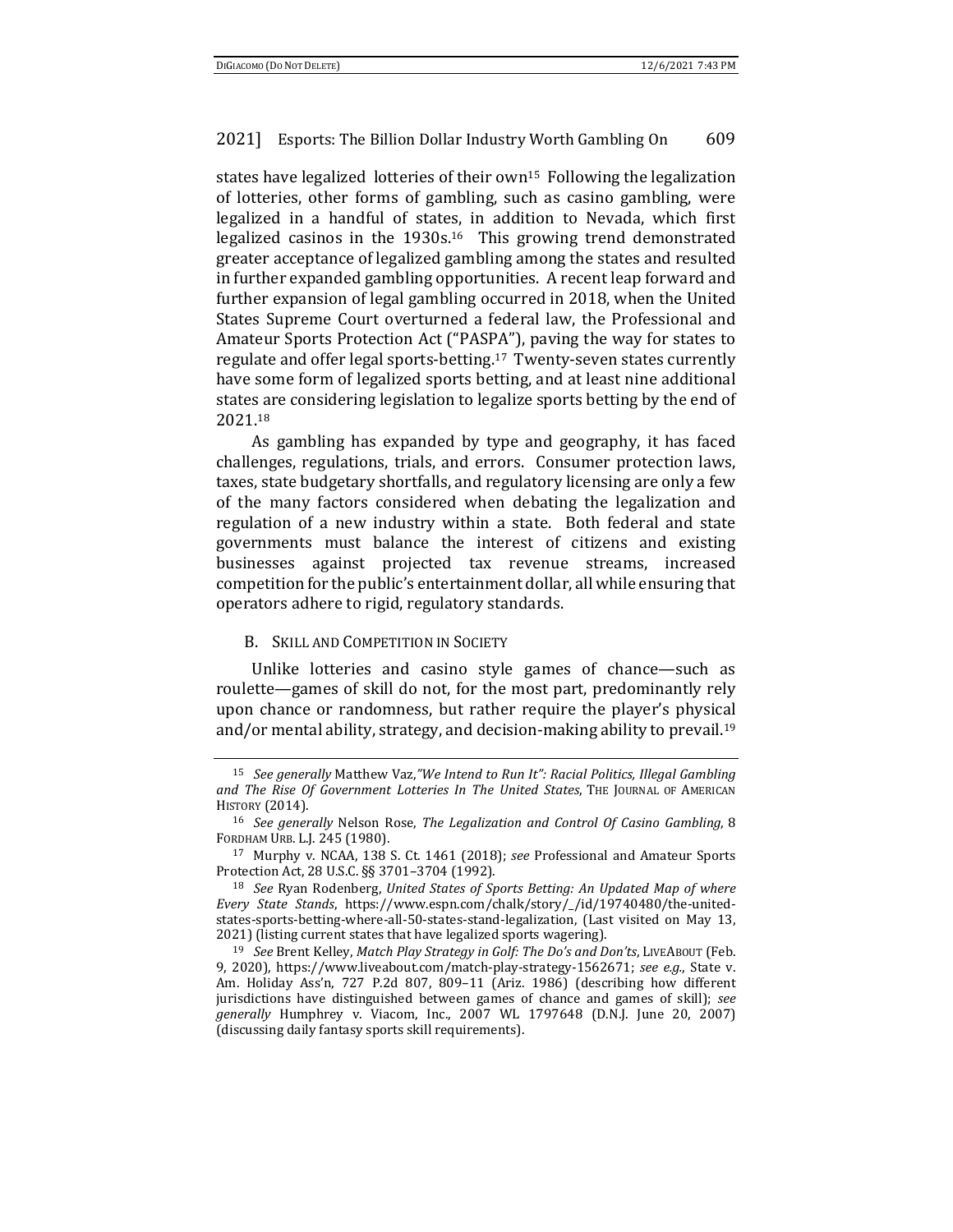Much like games of chance, games of skill have been around for much of history. In Ancient Greece, citizens regularly competed against each other in contests for fame and glory.20 Carnival games, golf tournaments, chess tournaments, and other contests have existed for decades through both friendly and professional competitions between participants.21

Games of skill are generally not considered to be gambling under states' laws and thus avoid regulation and prohibition.<sup>22</sup> Many forms of skill gaming include an entrance fee to participate in the skill game or competition.23 Certain states' supreme courts, state appellate courts, and attorneys general have explicitly concluded that skill games and contests are not forms of illegal gambling because they do not materially involve the element of chance.24 The question of whether an underlying game is one of skill or chance is critical in determining whether or not the game would be considered illegal gambling. To reach this

Games of skill are usually lawful, while gambling by any species of games of chance is generally considered unlawful. The test of the character of the game is, not whether it contains an element of chance or an element of skill, but which is the dominating element that determines the result of the game, or, alternatively, whether or not the element of chance is present in such a manner as to thwart the exercise of skill or judgment. It is the character of the game, and not the skill or want of skill of the player, which determines whether the game is one of chance or skill. A game of chance does not cease to be such because it calls for the exercise of skill, nor does a game of skill cease to be such because at times its result is

determined by some unforeseen accident. 23 *See, e.g.*, State v. Am. Holiday Ass'n, 727 P.2d 807, 809–11 (Ariz. 1986) (comparing U.S. states that have distinguished between games of chance and games of skill). 24 *See Am. Holiday Ass'n,* 727 P.2d at 809-11 (reasoning a golf tournament or a

spelling bee should not be considered gambling); *see also* Berckefeldt v. Hammer*,* 616 P.2d 183, 185 (Colo. App. 1980) (concluding golf to be a game of bona fide skill); Pompano Horse Club v. State, 111 So. 801, 813 (Fla. 1927) (discussing the difference between a purse or prize and a bet or wager); AG Opinion- McConnell (2003) :

Citation/Link: 2003 WL 22050876, at \*3 (S.C.A.G. Aug. 29, 2003); http://www.scag.gov/wp-content/uploads/2013/03/03aug-29-Mcconnell.pdf

(concluding when a contest is purely skill and the contest follows all other applicable requirements such as the entry fee not being made up of the prize, purse, or premium, the contest does not likely violate South Carolina's gambling laws); Opinions of the Attorney General to the Honorable D. David Parsons, Sept. 4, 2002, A.G. No. 2002-330 (finding contests such as hole-in-one contests where contestants pay an entry fee, the prize is not made up of the entry fee, and receive a prize based on their skill is not "gambling" under Alabama statutes).

<sup>20</sup> *See generally* Raymond Stefani, *Ancient Olympic Superstars and the Remarkable Skills They Could Teach Today's Athletes*, THE SPORT JOURNAL, Jan. 2020 (noting Olympics sports and games throughout Greek and Roman history).<br><sup>21</sup> *See* Rules & Regulations, THE UNITED STATES CHESS FEDERATION,

http://www.uschess.org/index.php/Scholastic-Misc/Rules-Regulations.html (providing a list of chess tournament rules). 22 *See* O'Brien v. Scott, 20 N.J. Super 132 (Ch. Div. 1952):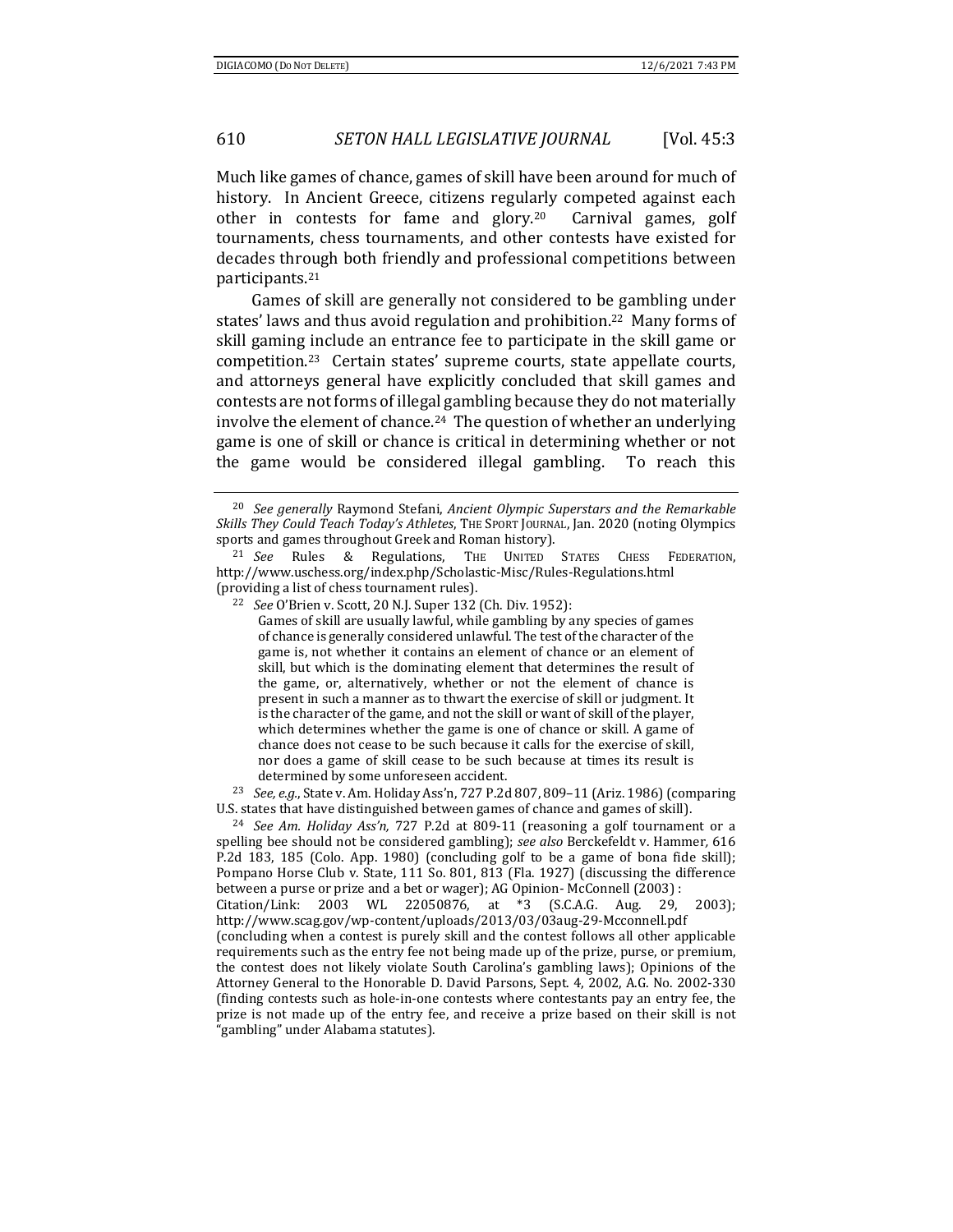determination, the majority of courts analyze games by determining whether the specific game or contest consists of three elements: (1) consideration; (2) prize; and (3) chance.<sup>25</sup>

### C. THE NEW JERSEY MODEL – GAME OF SKILL OR GAME OF CHANCE?

Whether a game is one of skill or chance is determinative of its ultimate legality—i.e. whether its operator and participants are engaging in illegal gambling. To illustrate an example of the requisite analysis, this Article posits New Jersey's accepted definition of illegal gambling, and the deliberation and review of a game's elements for consideration, prize, and chance.

As with nearly all states, New Jersey prohibited illegal gambling early in its history and determined that the element of chance was at the heart of classifying certain conduct as gambling, and thus illegal under the law.26 In the late 19th century, the New Jersey legislature explained that "all wagers, bets, or stakes, made to depend upon any race, or upon gaming by lot or chance, or upon any lot, chance casualty or unknown contingent event whatever, shall be unlawful."<sup>27</sup> New Jersey's Constitution has lived up to the cliché and has proven to be a living, breathing document, when it comes to the expansion of gambling having, through multiple amendments, authorized multiple types of gambling.28

In 1969, New Jersey held a voter referendum to amend the New Jersey Constitution to permit a state lottery.29 Shortly after in 1976, New Jersey held another voter referendum to amend its constitution and authorize casino gambling in Atlantic City.30 In 1977, lawmakers enacted the Casino Control Act which legalized casino gambling in New Jersey.31 The Casino Control Act provided a structure to regulate gambling in New Jersey, including the casino industry, and its impact on the public at large through the Casino Control Commission (the "Commission").32 In 2011, New Jersey Governor Chris Christie dramatically restructured the state's gaming regulatory system, including a transfer of the Commission's day-to-day regulatory duties to

<sup>25</sup> *See O'Brien*, 89 A.2d at 282. 26 *See L.* 1871, *c.* 578, p. 109. 27 Carll & Ramagosa, Inc. v. Ash, 129 A.2d 433, 435 (N.J. 1957) (quoting Act of April 6, 1871, ch. 578, 1871 N.J. Laws 109 (supplementing the Act to Prevent Gambling of 1797)). See also N.J. Stat. Ann. § 2A:40-1 (West).<br>
<sup>28</sup> See N.J. Const. art. IV, § 7, para. 2.<br>
<sup>29</sup> See N.J. Stat. Ann. . § 5:9-2 (effective Feb. 16, 1970).<br>
<sup>30</sup> See Vaz, *supra* note 15, at 85 (noting when New Jersey

<sup>32</sup> *See id.* § 5:12-50.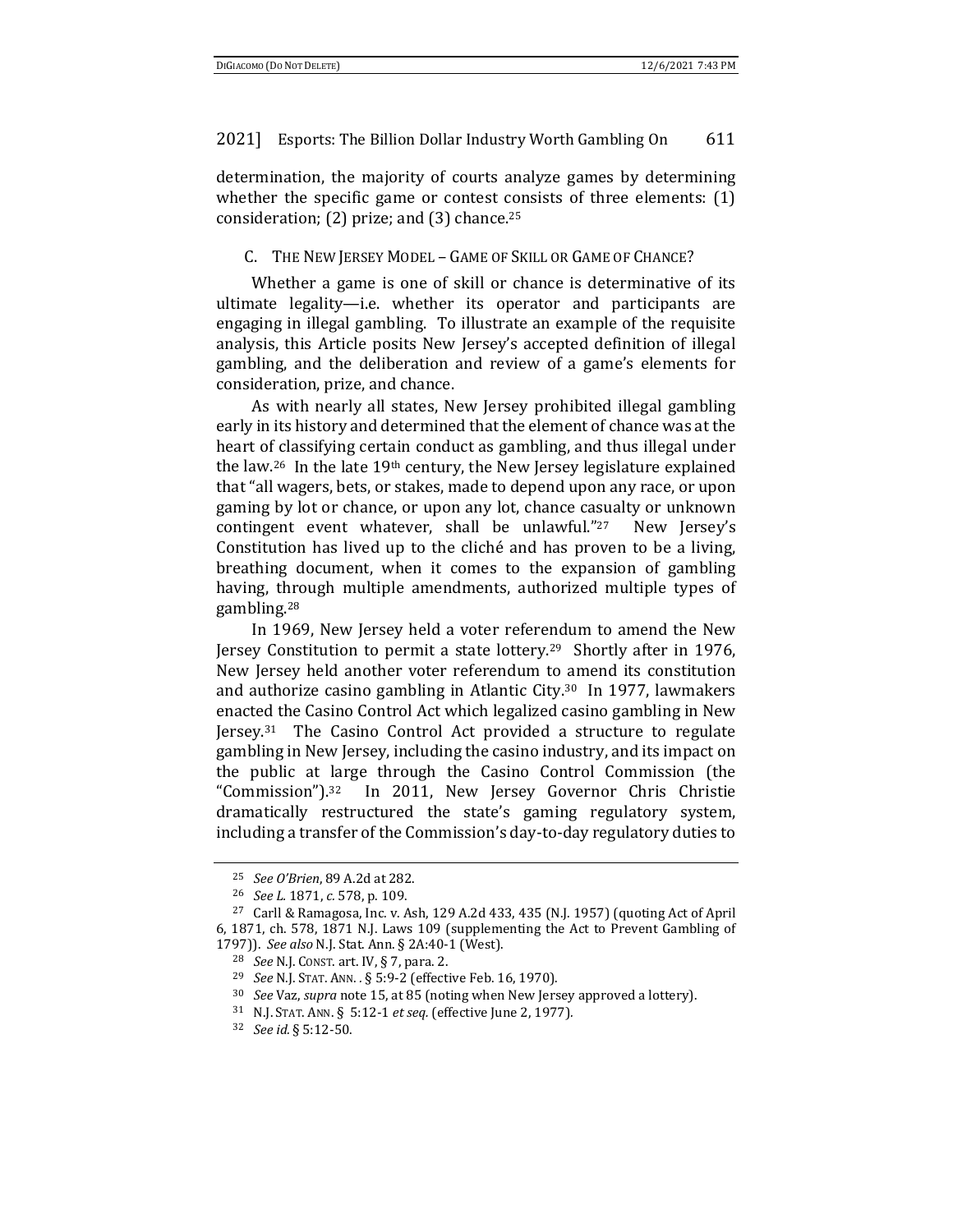the Division of Gaming Enforcement.33 Now, the Division of Gaming is responsible for registering casino employees, non-gaming vendors, licensing gaming vendors, patron complaints, and more.<sup>34</sup> In addition, they are also charged with regulating new games introduced in the market.35

The New Jersey legislature notably limited the Casino Control Act's jurisdiction over certain types of games, including "[a]ny banking or percentage game located within the casino or simulcasting facility played with cards, dice, tiles, dominoes, or any electronic, electrical, or mechanical device or machine for money, property, or any representative value."36 The Casino Control Act's jurisdiction over specific games is subject to the New Jersey Division of Gaming Enforcement's oversight.37 The New Jersey Division of Gaming also has the authority to enforce state law and prosecute all Casino Control Act violations.38

With the expansion of legal forms of gambling in New Jersey over the recent decades it is critical to recognize that in New Jersey, as in the majority of other states, all gambling is presumptively illegal, unless it is regulated or otherwise expressly permitted. In New Jersey, casino gambling, internet gambling, and sports betting are now expressly permitted and regulated.39 These now legal and regulated forms of gambling are considered games of chance, and not games of skill. New Jersey law includes separate statutory definitions of gambling, contests of chance, and contests of skill.40 "Gambling" is defined as "staking or

Art. 4, § 7,  $\uparrow$  2.<br><sup>40</sup> New Jersey provides that a contest of skill where the player pays an entry fee for

<sup>33</sup> *See* N.J. CASINO CONTROL COMM'N, *A Brief History of the Casino Control Commission*, https://www.nj.gov/casinos/about/history/ (last visited Apr. 10, 2021). 34 *See generally* N.J.S.A. 5:12-1 *et seq.* (providing regulatory framework for New

Jersey Casino Control Commission and the New Jersey Division of Gaming Enforcement). <sup>35</sup> *See id.*

<sup>&</sup>lt;sup>36</sup> N.J. STAT. ANN. § 5:12-21.<br><sup>37</sup> N.J. STAT. ANN. 5:12–77 (granting the New Jersey Division of Gaming Enforcement power to enforce the Casino Control Act).; *See* N.J. STAT. ANN. § 5:12-21 (The New Jersey Division of Gaming Enforcement uses four elements to determine if the game is under its authority: (1) "banking or percentage game"; (2) "located within a casino or simulcasting facility"; (3) "played with cards, dice, tiles, dominoes, or any electronic, electrical, or mechanical device or machine"; and (4) "played for money, property, or any representative value."). 38 See N.J. STAT. ANN. 5:12–77. 39 *See* N.J. STAT. ANN. § 5:12-95:17 *et seq.*; N.J. STAT. ANN. § 5:12A-1 *et seq.*; N.J. CONST.,

the opportunity to win a monetary prize does not constitute unlawful gambling and does not constitute a game of chance. N.J. STAT. ANN. § 5:19-1. However, New Jersey law specifically defines what constitutes a "contest of skill." N.J. STAT.ANN. § 5:19-1 provides: "[f]or the purposes of this section, 'contest of skill' means any baking or photography contest, and any similar contest that is approved as a 'contest of skill' by the Attorney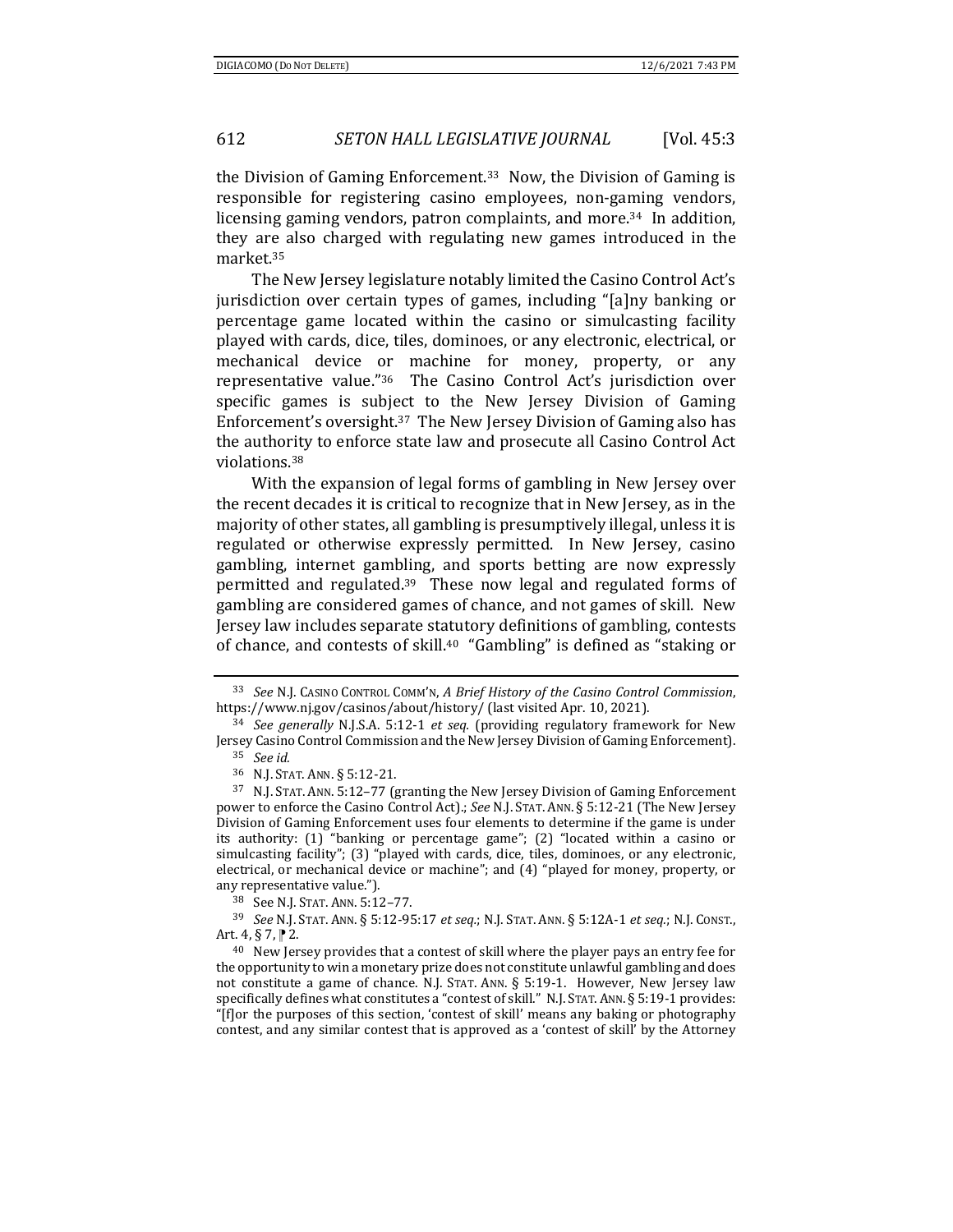risking something of value upon the outcome of a contest of chance or a future contingent event not under the actor's control or influence, upon an agreement or understanding that he will receive something of value in the event of a certain outcome."41 New Jersey law defines a "contest of chance" as "any contest, game, pool, gaming scheme or gaming device in which the outcome depends in a material degree upon an element of chance, notwithstanding that skill of the contestants or some other persons may also be a factor therein."42 Like most states, New Jersey determines if a game is gambling, and thus illegal or required to be regulated, by analyzing if the game has those three elements consideration, prize, and chance.43

1. *Consideration* 

New Jersey defines consideration as when both sides "get something out of the exchange."44 New Jersey courts most often address monetary consideration when presented with the issue of illegal gambling, for example, the payment of an entry fee required for participation.45 Other forms of consideration include an "ante" such as in certain card games like poker, a \$5 dollar chip placed on Number 24 Black in Roulette, or a \$10 moneyline wager on the Philadelphia Eagles in their upcoming game against New York Giants.

*2. Prize* 

A prize is generally anything of value rewarded to a participant in a contest or activity. New Jersey defines "something of value" as "any

General, provided that the winner or winners are selected solely on the quality of an entry in the contest as determined by a panel of judges using uniform criteria to assess the quality of entries. A "contest of skill" shall not include any contest, game, pool, gaming scheme or gaming device in which the outcome depends in a material degree upon an element of chance. A 'contest of skill' shall also not include any casino game, any sports wager or sports wagering scheme, or any Internet gaming of any kind." N.J. STAT. ANN. § 5:19-1. 41 N.J. STAT. ANN. § 2C-37-1(b). 42 N.J. REV. STAT. § 2C:37-1(a) (2013). 43 *See* O'Brien v. Scott, 20 N.J. 132 (N.J. Super. Ct. Ch. Div. 1952); *see also* Midwestern

Enters., Inc. v. Stenehjem, 625 N.W.2d 234, 237 (N.D. 2001) (noting North Dakota's prize, chance, and consideration requirement); State v. Big Chief Corp., 13 A.2d 236, 239 (R.I. 1940) (concluding prize, chance, and consideration are required to find a violation of the state's gambling statute); Albertson's, Inc. v. Hansen, 600 P.2d 982, 985 (Utah 1979) (noting an illegal lottery has three elements: prize, chance, and consideration for the chance). 44 *See* Contl. Bank of Pa. v. Barclay Riding Acad*.*, 459 A.2d 1163, 1171 (N.J. 1983).

<sup>45</sup> *See* Humphrey v. Viacom, Inc., No. 06-2768, 2007 WL 1797648, at \*10 (D.N.J. June 20, 2007) (finding consideration present between a fantasy sports operator and a patron).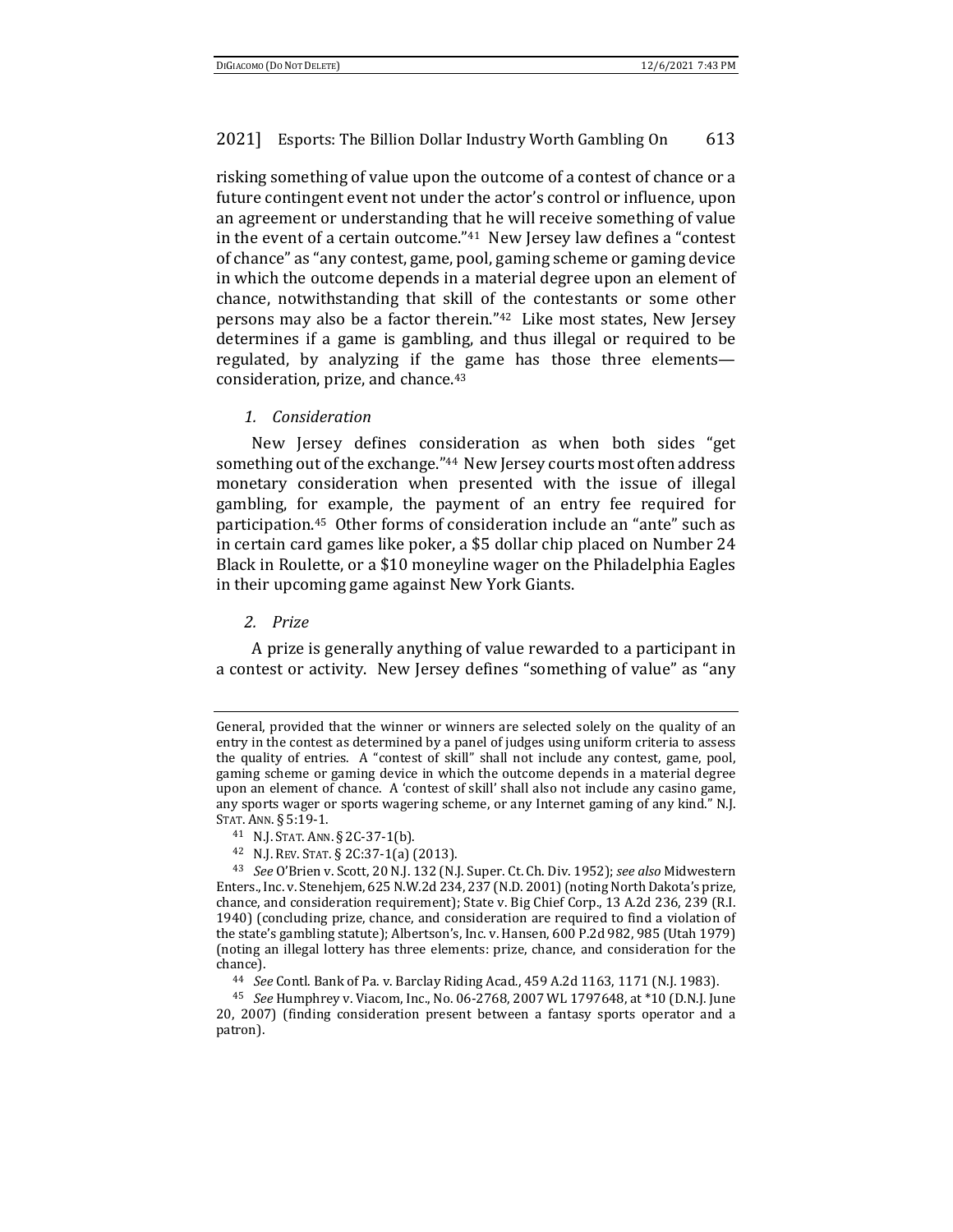money or property, any token, object or article exchangeable for money or property, or any form of credit or promise directly or indirectly contemplating transfer of money or property or of any interest therein, or involving extension of a service, entertainment or a privilege of playing at a game or scheme without charge."46 As stated in the general prize definition, an extension of gameplay or service, such as a free round of pinball, free virtual coins for continual gameplay, or an extra life in a video game may be considered a "prize" under a state's gambling definition.47

#### *3. Chance*

The chance element generally requires that a process beyond the participant's direct control determines the outcome. Chance appears to be the most ambiguous of the three elements of gambling. States generally view chance on a sliding scale to assess the degree to which chance may influence or determine the ultimate outcome of a contest or game before that contest crosses the line and becomes gambling.48 As a result, states settle in one of three categories when concluding whether a game is one of chance or skill: (i) states that follow the predominant factor test (also referred to as the dominant factor test); (ii) states that follow the material element test; and (iii) states that follow the any element of chance test.49

## i. The Predominant Factor Test

The predominant factor test is a determination as to whether chance is the principal factor in deciding the winner of a contest. It is essentially a balancing test between the elements of chance and skill in the particular game or contest. If the judge or other fact finder

<sup>46</sup> N.J. REV. STAT. § 2C:37-1(d) (2013).

<sup>47</sup> Kater v. Churchill Downs Inc., 886 F.3d 784, 787 (9th Cir. 2018) (finding "play points" that extend playing time without charge is considered a prize under Washington law, even if the prize has no "pecuniary value"); *but see* Mason v. Machine Zone, Inc., 851 F.3d 315, 320 (4th Cir. 2017) (finding a free spin on a virtual wheel for an opportunity to obtain virtual prizes with no value are not considered a prizes under Maryland and California law). *See e.g.* Phillips v. Double Down Interactive LLC*,* 173 F. Supp. 3d 731 (N.D. 2016); Ill. 2016)

Ristic v. Mach. Zone, Inc., No. 15-CV-8996, 2016 WL 4987943, at \*1 (N.D. Ill. Sept. 19, 2016). 48 *See infra* notes 49 to 63 for a discussion of the three tests states use to determine

if a game is gambling. 49 *Compare* Nat'l Conference on Legalizing Lotteries v. Farley, 96 F.2d 861, 863 (App.

D.C. 1938) (reasoning that chance must be the predominate factor when analyzing the game at issue) *with* Thole v. Westfall*,* 682 S.W.2d 33, 37 (Mo. Ct. App. 1984) (concluding that chance only needs to be a material element, and not a dominant element, for the game to be found as a game of chance).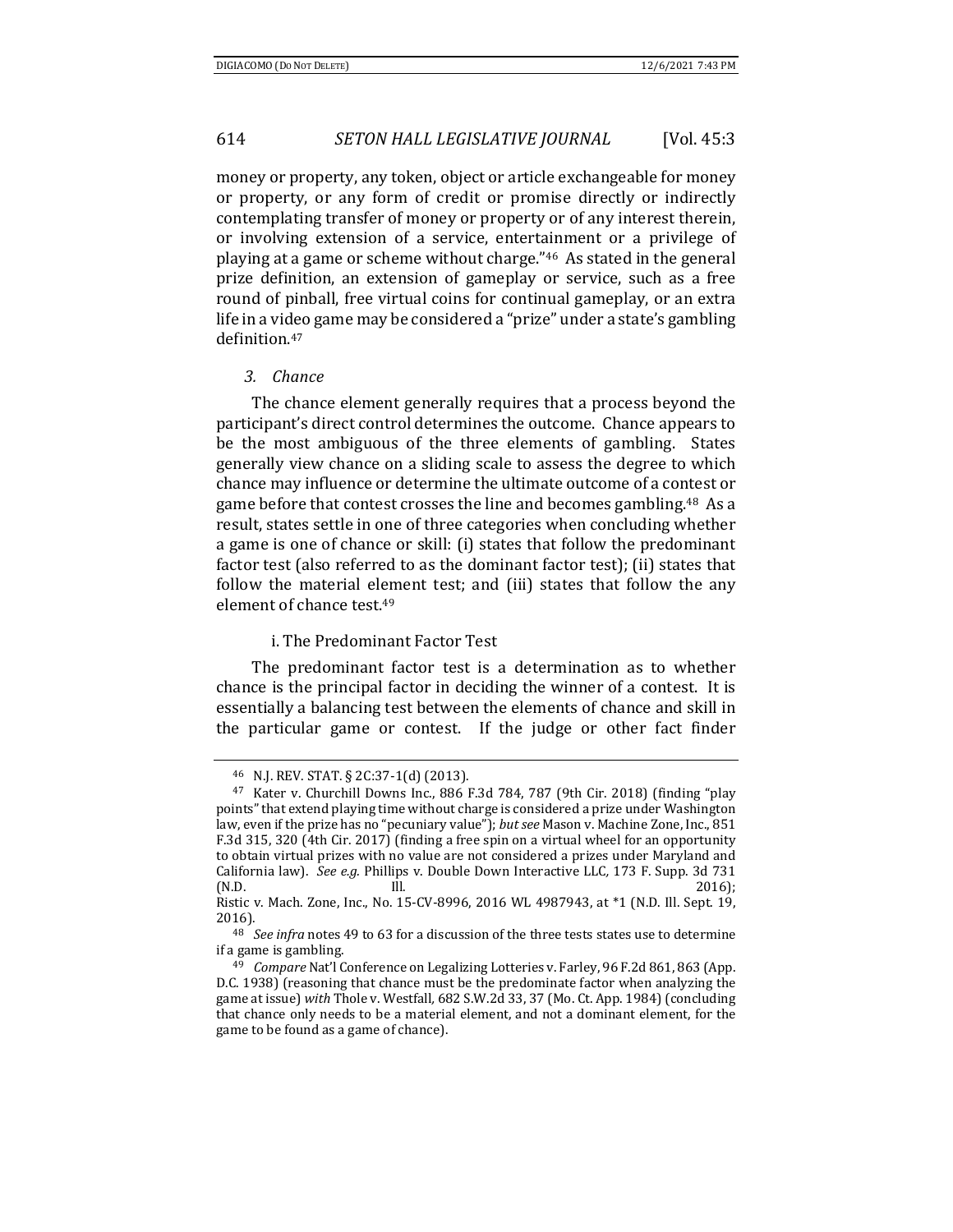determines chance is the predominant factor in the outcome of the contest, as opposed to the skill of the participant, the contest is classified as a game of chance, even if the exercise of skill or judgment is also a factor in determining the winner of the contest.50

ii. The Material Element Test

The material element test provides that if chance is involved to a material degree in determining the winner of the contest or game, although chance may not be the dominate factor in determining the winner of the contest or game, it will be considered a game of chance.<sup>51</sup> In certain states, the dominant factor test and material element test are used interchangeably as courts interpret a showing of a "material degree" as requiring that chance be a dominant factor.52

iii. The Any Element of Chance Test

The third category of analysis used by courts is the any element of chance test. This test requires only that chance or luck play some role in determining the winner of a contest.53 Therefore, any presence or option of chance classifies the game as a game of chance.

New Jersey courts have developed a body of law for identifying whether games constitute gambling and have settled on whether the outcome depends on a material degree upon an element of chance, known as the material element test.54 Although promulgated in New Jersey statutes, New Jersey courts' use and analysis of the material elements test has provided an expansive overview and framework for determining the issue of skill or chance.

In *O'Brien v. Scott*, 55 the issue before the court involved a game called "Skilo" and the court was asked to determine if the game was one of skill, and thus not illegal gambling under New Jersey law.56 In its analysis, the court first described a game of chance by stating:

<sup>50</sup> *See* People v. Settles, 29 Cal. App. 2d Supp. 781, 787 (Cal. Ct. App. 1938); *see also* O'Brien v. Scott, 20 N.J. Super. 132, 142 (N.J. Ch. 1952) (finding that the skill in the game at issue was the predominant factor in the outcome and therefore it was not a game of chance).

<sup>51</sup> *See* Boardwalk Regency Corp. v. Attorney Gen. of New Jersey, 188 N.J. Super. 372, 378–79 (N.J. Super. Ct. Law Div. 1982).

<sup>52</sup> *See* State v. Torres, 831 S.W.2d 903, 905 (Ark. 1992).

<sup>53</sup> *See id.*

<sup>54</sup> N.J. STAT. ANN*.* § 2C:37-1 (West 1978) (codifying the material element test in New Jersey law).

<sup>55</sup> O'Brien v. Scott, 20 N.J. Super. 132, 133–34 (N.J. Ch. 1952).

<sup>56</sup> *Id.*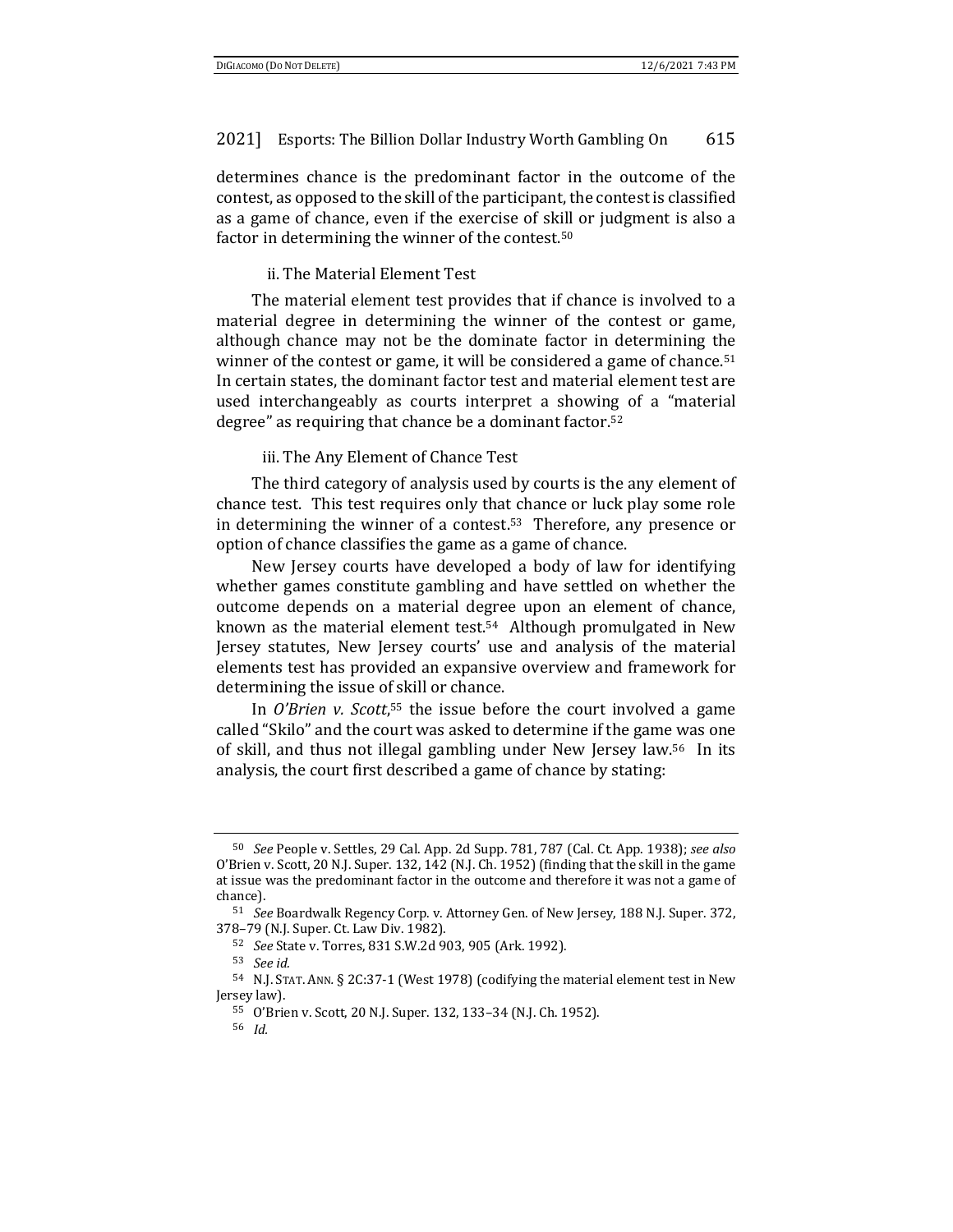The phrase 'game of chance,' it has been said, is not one long known in the law and having therein a settled signification. It is a game determined entirely or in part by lot or mere luck, and in which judgment, practice, skill, or adroitness have honestly no office at all, or are thwarted by chance; a game in which hazard entirely predominates; one in which the result as to success or failure depends less on the skill and experience of the player than on purely fortuitous or accidental circumstances incidental to the game or the manner of playing it or the device or apparatus with which it is played, but not under the control of the player.57

The court next described a game of skill by stating:

Games of skill are usually lawful, while gambling by any species of games of chance is generally considered unlawful. The test of the character of the game is, not whether it contains an element of chance or an element of skill, but which is the dominating element that determines the result of the game, or, alternatively, whether or not the element of chance is present in such a manner as to thwart the exercise of skill or judgment. It is the character of the game, and not the skill or want of skill of the player, which determines whether the game is one of chance or skill. A game of chance does not cease to be such because it calls for the exercise of skill, nor does a game of skill cease to be such because at times its result is determined by some unforeseen accident.58

The court analyzed Skilo's physical parts and mechanics of play, agreeing that Skilo consisted of players each throwing the same number of balls at holes numbered 1 to 75 for a prize that is announced at the beginning of each game.59 The game's objective is for the player to throw the ball into specific numbers until the player obtains a vertical, horizontal, or diagonal row of numbers and the first player to complete a row wins the game.60

The court also relied upon the plaintiffs' expert witness, Dr. Harold William Kuhn, in analyzing whether the game was one of chance or skill.61 Dr. Kuhn, a mathematics lecturer at Princeton University and

<sup>61</sup> *O'Brien*, 20 N.J. Super. at 139.

<sup>57</sup> *Id.* at 137.

<sup>58</sup> *See id.* at 137-38.

<sup>59</sup> *Id.* at 138-39. 60 *Id.*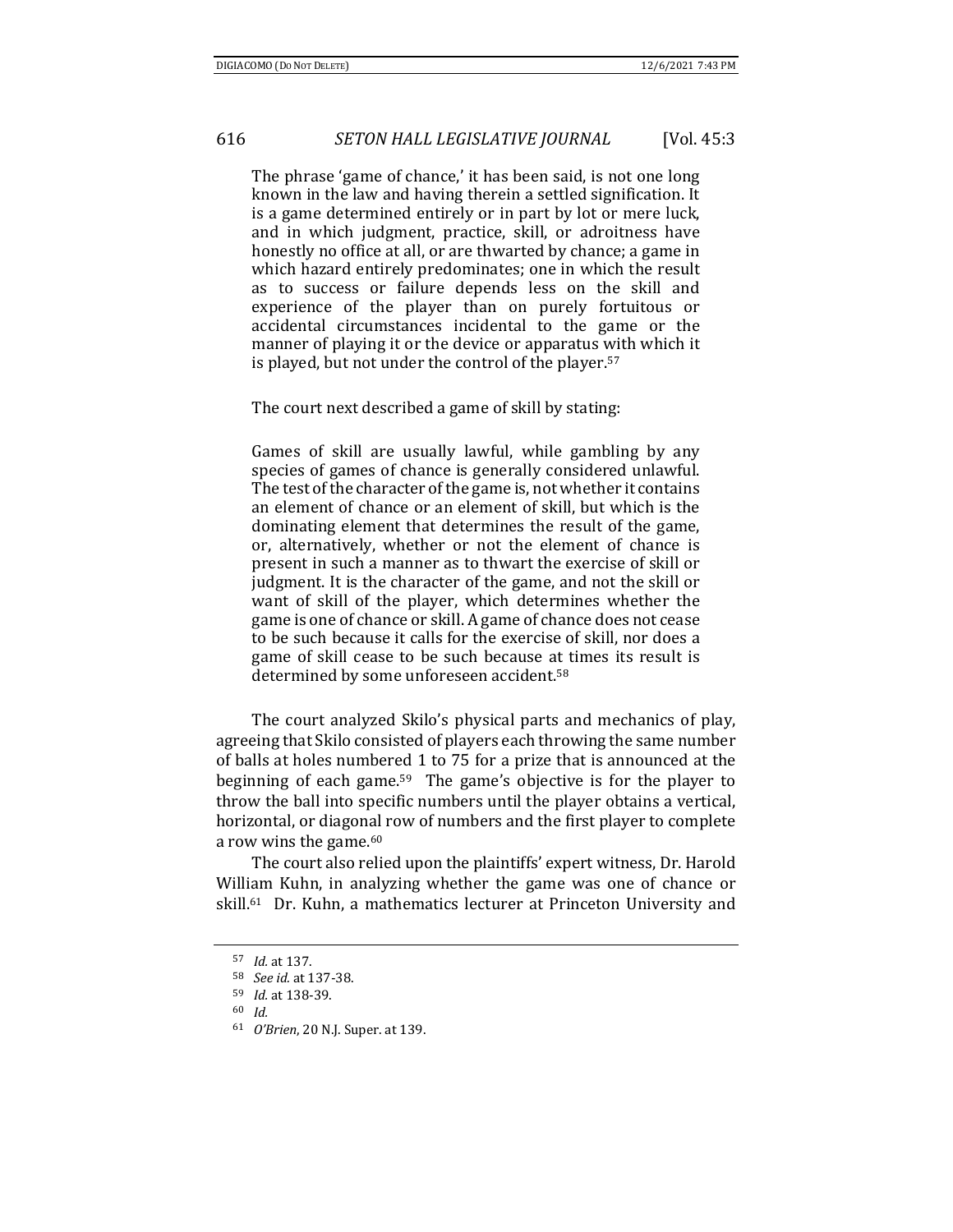expert in the mathematics of games, testified that he "made a statistical study and survey of the game and came to the conclusion that it was one of skill, and that skill predominates over chance."62 Dr. Kuhn testified that games of skill and games of chance are separated by two fundamental criteria: (1) an expert or skilled player can win a substantial majority of games of skill over a novice or unskilled player; and (2) in a game of skill, the expert or skilled player will have, on average, the better ending score than a novice or unskilled player.63 The court, using Dr. Kuhn's findings, concluded that in Skilo, there is a clear indication that accomplished players are more skillful than novice or average players, and therefore, Skilo is not a game of chance.64

In 1982, the court in *Boardwalk Regency Corp. v. Attorney Gen. of New Jersey*, 65 held that a backgammon tournament constituted gambling because it is a game of chance under New Jersey law.66 In deciding the issue, the court reasoned, "[t]he proper focus of the inquiry here is not on the level of skill which may affect the outcome of the contested activity but rather on whether the element of chance is a factor that is material to the final result."<sup>67</sup> The court evaluated backgammon's elements, including the rolling of the two dice to begin the game and at the beginning of each player's turn.<sup>68</sup> The plaintiffs' expert testified that the dice rolls are a "given" element and that the numbers displayed following the role are "mere background upon which the game's complex strategies are played" and in turn, the skill in developing the backgammon strategies are more important than the numbers rolled.<sup>69</sup> The court concluded that "the rolling of the dice constitutes a 'future contingent event that is not under the [player's] control or influence,'" and therefore, a material element of chance is embedded in the game of backgammon, making it a form of gambling when analyzed using the material element test.70

New Jersey is not the only state that has analyzed whether a game constitutes illegal gambling as a game of chance, not skill. Nearly every

<sup>62</sup> *See id*. 63 *See id.*

<sup>64</sup> *See id.* at 141-42.

<sup>65</sup> Boardwalk Regency Corp. v. Attorney Gen. of New Jersey, 188 N.J. Super. 372 (Law Div. 1982). 66 *Id*. at 381. 67 *See id* at 375–76. 68 *See id.* at 379. 69 *See id.*

<sup>70</sup> *See id.* at 379–81.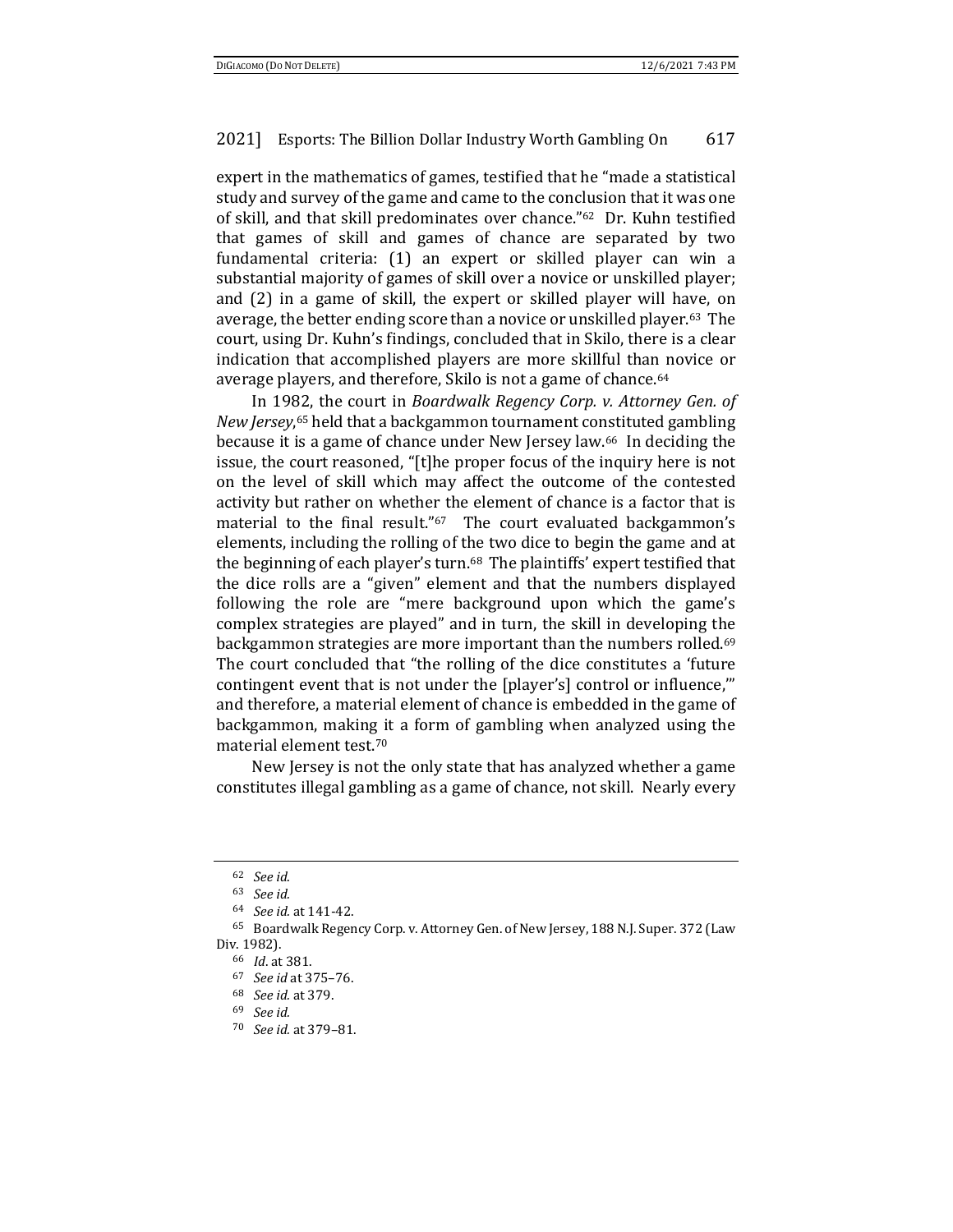states' courts have been tasked with opining on a game's legality.71 Each analysis generally involves the same type of questions, facts, and reasoning. Although courts have used similar reasoning and analysis, each opinion is necessary for determining whether the game is legal. Using the analytical framework discussed above, courts have been asked to classify whether new types of competitions, such as daily fantasy sports, are games of skill or games of chance.72 A court's determination of chance vs skill, ultimately decides whether the public can participate in such contests and whether operators can offer their products in a specific state.

## II. A Tutorial on Esports and Regulation

Using "e" as a preface to a word connotes the "electronic" version or edition of the word that follows. Whether it is eCommerce, email, eBooks, or eLearning, that "e" preface implies newness, innovation, and the latest version of something that may have existed in some other version for years, decades, or perhaps centuries. Broadly speaking, eSports falls within that construct. eSports, in general, are competitive, organized video gaming competitions where participants from different leagues, teams, or individuals face off against each other within the same video game.73 The popularity of such contests has exploded in recent years, with the revenue they generate following a similar growth.74 The eSport competitions include classic video games such as Super Smash Bros, Call of Duty, and Madden, as well as newer games such as Fortnite Battle Royale.75 These games are regularly telecasted or streamed live on services such as Twitch where millions of viewers can view, cheer on,

<sup>71</sup> State v. Am. Holiday Ass'n, Inc., 727 P.2d 807, 809–11 (Ariz. 1986); Cossack v. City of L.A., 523 P.2d 260, 264 (Cal. 1974); *see also* Berckefeldt v. Hammer, 616 P.2d 183 (Colo. App. 1980) (finding that a golf match was not a game of chance, and therefore, not gambling). 72 Humphrey v. Viacom, Inc., 2007 WL 1797648 at \*1 (D.N.J. June 20, 2007); *see also*

Dew-Becker v. Wu, 2020 IL 124472 at \*5 (Ill. Apr. 16, 2020) (holding that the appropriate test for determining whether fantasy sports contests constitute a legal game of skill is the predominant factor test). The Illinois Supreme Court noted that daily fantasy sports contests under question in the case—a head-to-head game played on FanDuel based on statistics from NBA games—met the level of skill needed to comply with the predominant factor test. *See Dew-Becker*, 2020 IL 124472 at \*6.<br><sup>73</sup> *See* Willingham, *supra* note 4.<br><sup>74</sup> *See* Willingham, *supra* note 4.

<sup>75</sup> *See* Willingham, *supra* note 4 (discussing the types of games played in eSports tournaments); *see also Tournaments for all Games,* SMASH.GG, https://smash.gg/tournaments?per\_page=30&filter=%7B%22upcoming%22%3Atrue %2C%22videogameIds%22%3A%220%22%7D&page=1 (last visited Apr. 10, 2021) (listing Super Mario Bro. eSports tournaments around the world).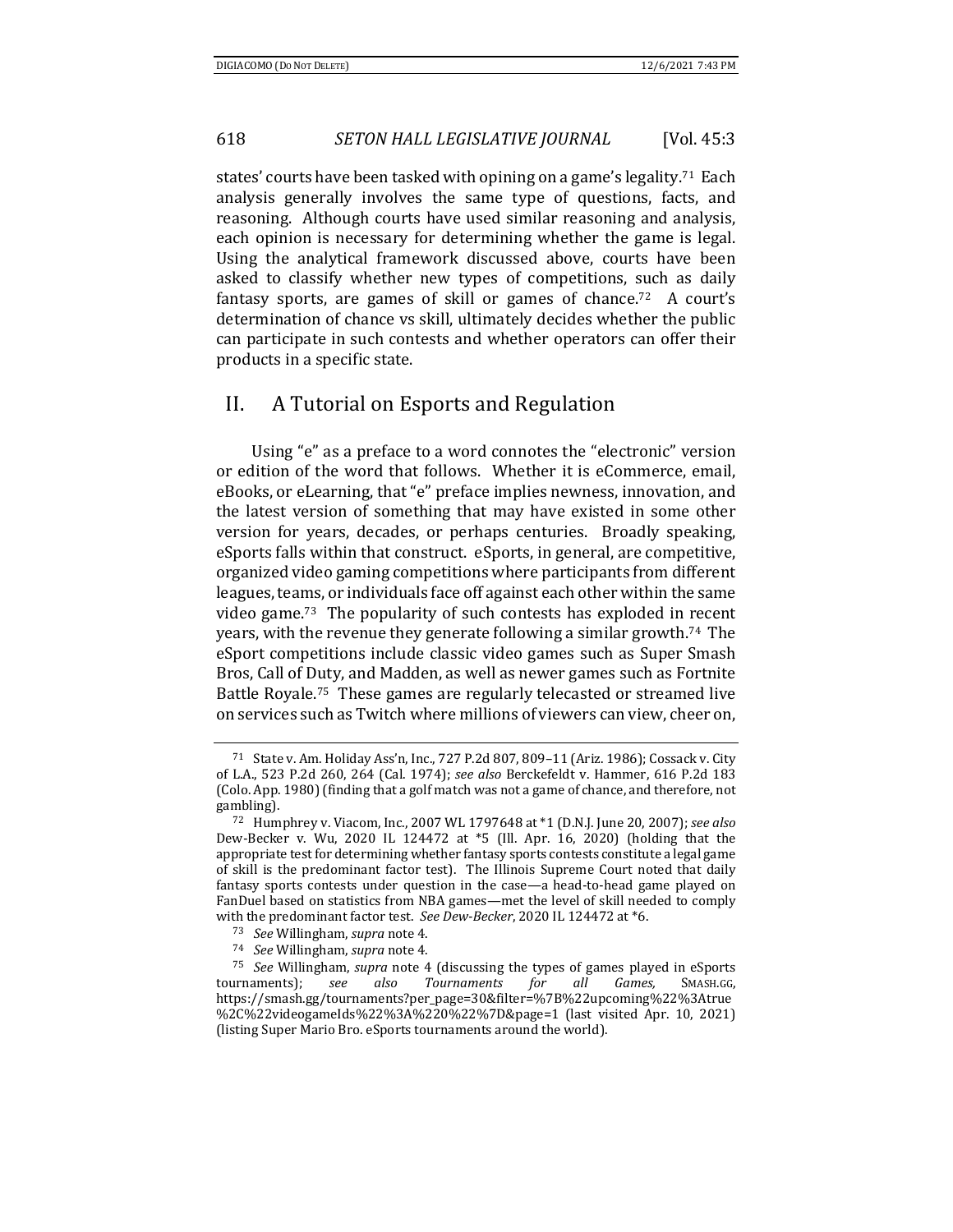and track their favorite players.76 But, as with most "e" preface words, eSports is not easily defined or limited to only traditional video games. Software developers, such as Skillz Inc. or the Players' Lounge, offer eSports games that are designed to omit the chance element from their offered games, which in turn, only permits the players to win based on their specific skills.77

eSports is now a billion-dollar-a-year industry.78 Tournaments offer millions of dollars in prize money for the winning players and/or teams.79 Sponsorships, endorsements, salaries, and scholarships are more prevalent in the industry than ever before; but, the industry remains, for the most part, highly unregulated.80

State regulatory bodies, including gaming boards and gaming commissions, have authority over regulatory, supervisory, licensing, and enforcement matters for the majority of activities falling under the state gambling regulation and acts.<sup>81</sup> States regulate gambling for a number of reasons. The majority of state gambling statutes and regulations are designed to protect against specific problematic behavior like lack of protection for players and criminal activities including, but not limited to: illegal bookmaking and gambling fraud, as well as a lack of internal controls, integrity, and compliance checks.<sup>82</sup>

<sup>76</sup> *See* Willingham, *supra* note 4 (illustrating how fans enjoy eSports). 77 *See The Legality of Skill Gaming*, SKILLZ, https://skillz.zendesk.com/hc/enus/articles/200620348-The-Legality-of-Skill-Gaming (last updated Mar. 27, 2021) (illustrating how skill-based gaming and eSports are not games of chance based on the three-element test); *About Us*, PLAYERS' LOUNGE, https://playerslounge.co/about (last visited Apr. 10, 2021) (describing its business model where users can play in matches

based on skill in head-to-head matches and tournament formats). 78 Christina Gough, *Revenue of the Global Esports Market <sup>2018</sup>‐2025*, STATISTA (Mar. 18, 2021), https://www.statista.com/statistics/490522/global-eSports-marketrevenue/; *see* Willingham, *supra* note 4. 79 Willingham, *supra* note 4. 80 Sarah Kelly, *Game on – the ethics of eSports*, UNIV. OF QUEENSL.

https://stories.uq.edu.au/momentum-magazine/2019/ethics-of-eSports/index.html (last visited Apr. 2, 2021) (finding "despite the lack of rules, the industry is increasingly attracting sponsorship. Players and spectators are predominantly young and welleducated, from high socio-economic backgrounds"). In addition, "match-fixing and unregulated gambling are amongst the most significant issues and some of the most popular games, such as League of Legends and Counter-Strike: Global Offensive, have been touched by scandals. Doping is reportedly common, and some contestants openly discuss their use of stimulants." *Id.*

<sup>81</sup> *See generally* Pennsylvania Gaming Control Board https://gamingcontrolboard.pa.gov/?p=155; New Jersey Division of Gaming https://www.njoag.gov/about/divisions-and-offices/division-of-gaming-enforcementhome/, and New York State Gaming Commission https://www.gaming.ny.gov/. 82 *See generally* 4 PA. CONS. STAT. § 1102 (2017) (promulgating the Pennsylvania's

legislative intent for authorizing gambling and gaming); N.Y. Penal Law  $\S$  225.00 (McKinney 2015) (defining gambling law and offenses under New York law).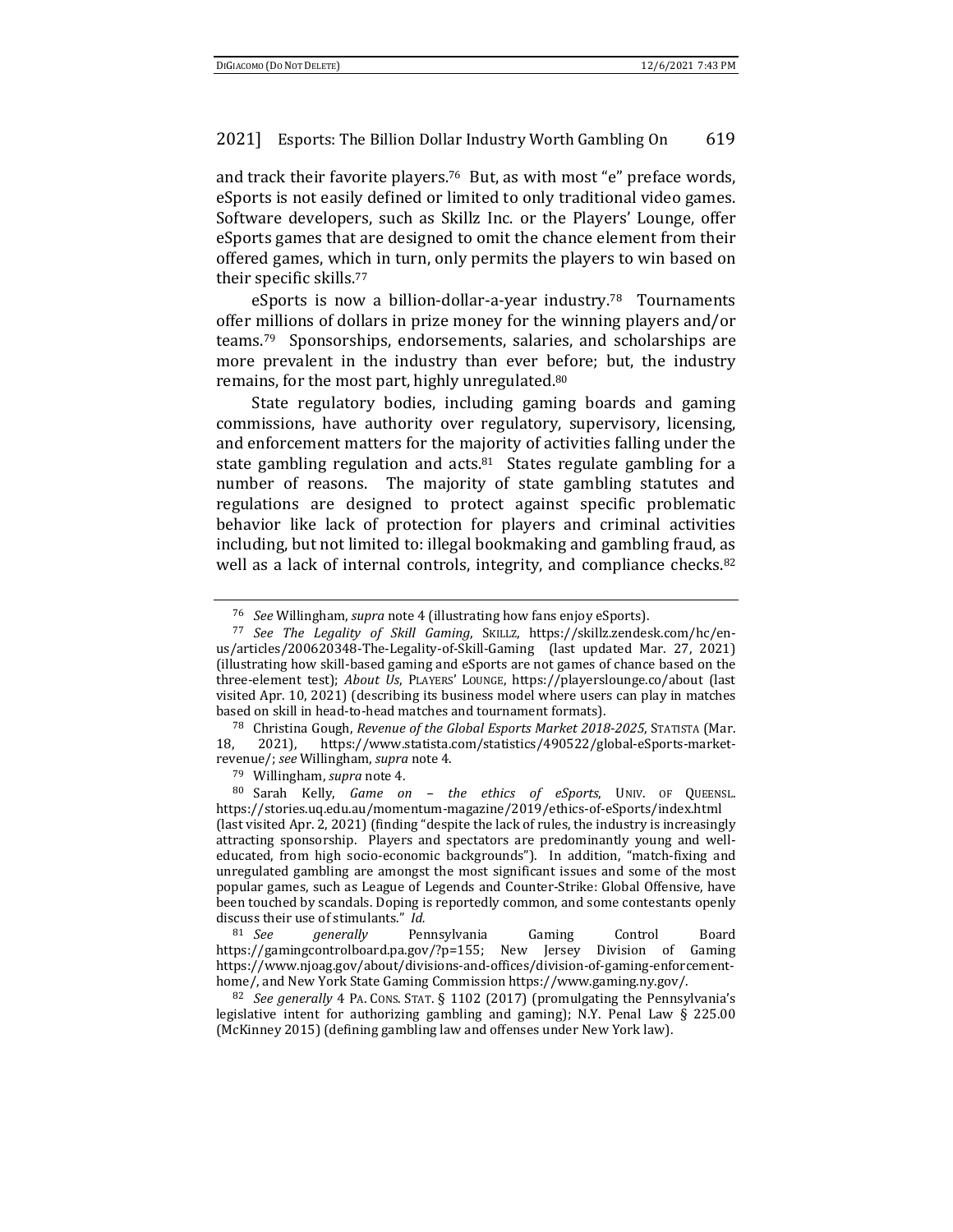Gambling is also a major economic activity that offers potentially big paydays to consumers and to states and governments via regulated and licensed operators.83

First, gambling has a rooted history in organized crime as demonstrated by bookies, gambling houses, and illegal lotteries.84 Permitting games of chance in one's home or in a local town, without regulation, opened the door for organized crime to take control of rules, payouts, and integrity.85 Regulated gambling works diligently to foster confidence in the betting public that they are participating in a "fair game" and that there are protections that prevent the game operator from swindling a better or otherwise fixing the game. It also provides rules that allow patrons to submit complaints to regulators and otherwise facilitate a process that quickly and openly resolves such complaints. Unregulated gambling markets do not present these same avenues of relief.

Second, licensing fees and applicable gaming specific taxes on regulated casinos, sports betting operators, online gambling, provide the state with a significant taxable revenue stream.86 The ability to regulate gameplay provides traceable, taxable revenue that can be used for state education programs, seniors' benefits, healthcare, public service, and additional state infrastructure.87 Unregulated gaming revenue is not taxed and can be hidden, moved overseas, or placed offshore, and therefore, citizens rarely receive any additional benefits.<sup>88</sup>

<sup>83</sup> Global Betting and Gaming Consultants, *GBGC's Global Gambling Report*

*<sup>2016</sup>* (2016). Available at http://www.gbgc.com/gbgcs-global-gambling-report-2016. 84 *See generally* Peter Ferentzy & Nigel Turner, *Gambling and Organized Crime – <sup>A</sup> Review of the Literature*, 23 J. OF GAMBLING ISSUES 111, 111–155 (June 2009) (providing a history of the relationship between gambling and organized crime).

<sup>85</sup> *See* 4 Pa. C.S.A. § 1102(10)-(10.2) (discussing public interest of Pennsylvania citizens regarding preventing corruption related to gambling).<br><sup>86</sup> Va. Code § 58.1-4037 (imposing a 15% tax on a sports betting permit holder's

adjusted gross revenue); *see also* Sports Betting Industry Bulletin 1 Re: Sports Betting Regulations – Licensing & Fees, Colorado Department of Revenue Enforcement Division – Gaming (Nov. 27, 2019), https://sbg.colorado.gov/sites/sbg/files/SB%20Bulletin%201.pdf (listing licensing

fees for sports betting operators, internet sports betting operators, and vendors). 87 *See* Michael Molter, *Where Does Sports Betting Tax Revenue Go?*, LEGAL SPORTS BETTING (July 20, 2019, 9:07 PM), https://www.legalsportsbetting.com/news/wheredoes-sports-betting-tax-revenue-go/ (noting New Jersey tax revenue funds are allocated to the Casino Revenue Fund, which splits into a variety of coffers, such as the Department of Human Services "which receives the money to support programs for the elderly and disabled"). 88 *See* 4 Pa. C.S.A. § 1102(9) ("Strict financial monitoring and controls shall be

established and enforced by all licensees, permittees, registrants and certificate holders." The Pennsylvania Gaming Control Board is tasked with ensuring all financial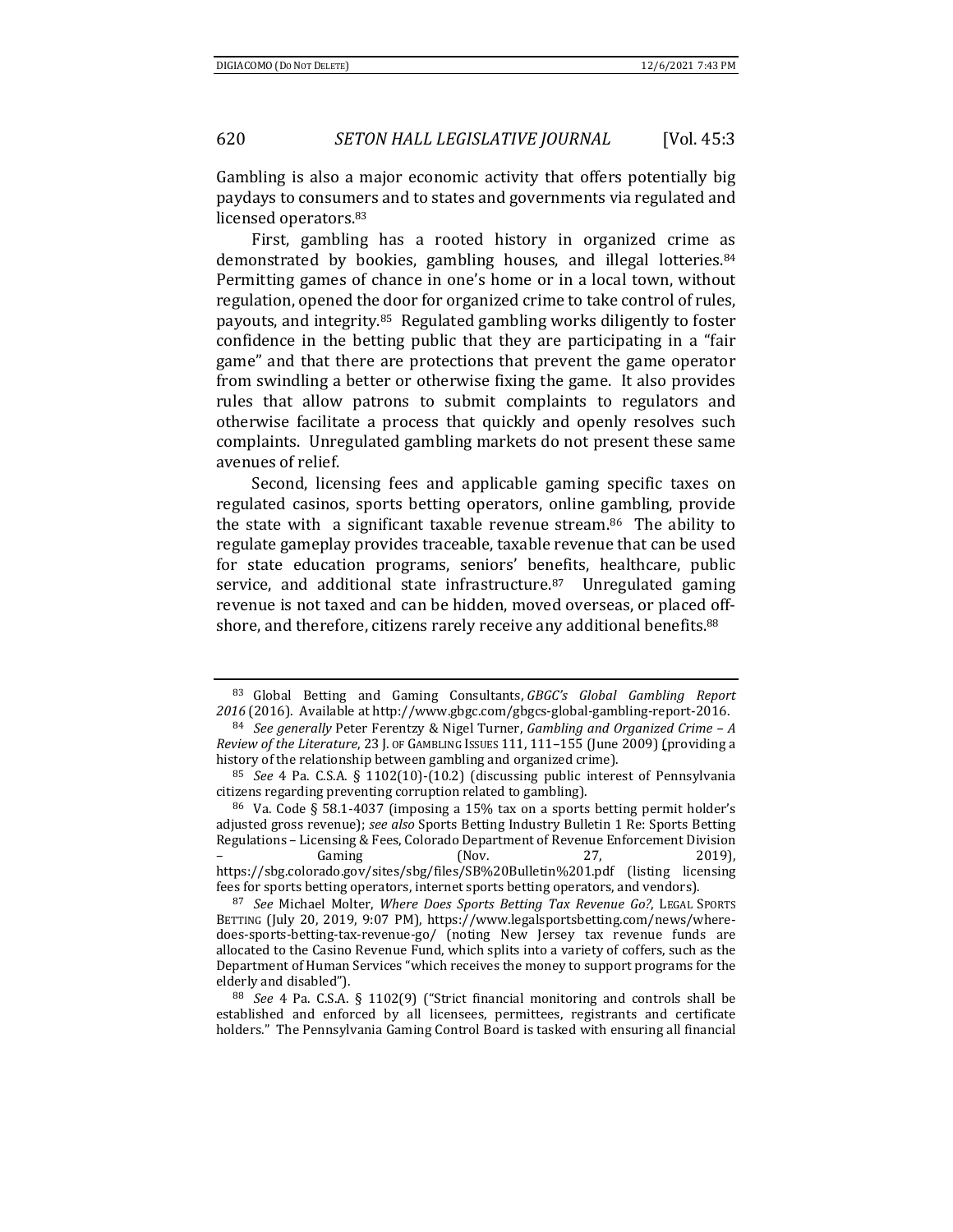As the eSports industry continues to grow—much like daily fantasy sports and sports betting—states may need to act and decide whether these eSports offerings are legal, subject to review or regulation, and ultimately determine how best to protect consumers. Match fixing and "eDoping" are major integrity issues that not only cause reputational damage to the industry, but also cause players to lose tournaments due to cheating, which, in turn, impacts players' world rank, sponsorships, and prize money.89 Match fixing and fraud are potentially widespread throughout the industry, and without the proper resources to combat them, the consumers are left without recourse.90

The critical question remains: should eSports be considered games of skill or games of chance? If they are games of chance, they could be found to be illegal gambling or otherwise be required to be regulated like casino games. As discussed in greater detail below, eSports should not be classified as games of chance, but instead, as games of skill. As games of skill, eSports do not fall under state gambling requirements, licensing guidelines, or restrictions. But eSports combat the same issues states face with gambling, such as underage participation, consumer protection, and operator integrity. As the industry continues to rise, the problems will rise as well.

### III. eSports: Games of Skill or Chance?

The current landscape of eSports includes hundreds of different types of games such as first-person shooter games, sport-centric video games, virtual racing games, Bejeweled, Solitaire, and more.91 While it seems clear that eSports requires some level of skill dexterity to succeed, the critical question to determine legality is how much skill is the determinative factor? Another consideration is the entry fees for

transactions through licensed gaming operations in the Commonwealth of Pennsylvania

<sup>&</sup>lt;sup>89</sup> See The Continued Rise of ESport - Efforts to Combat Match Fixing And Improve *Integrity*, **LAWINSPORT** (Sept. 2, 2016), https://www.lawinsport.com/topics/features/item/the-continued-rise-of-esportefforts-to-combat-match-fixing-and-improve-integrity (analyzing match-fixing and edoping issues in the eSports industry). 90 *See* Mario Christodoulou, *Esports Regulator Says There's Been <sup>a</sup> 'Very Significant*

*Upturn' in Match‐fixing*, ABC NEWS (Nov. 26, 2020, 2:14 PM), https://www.abc.net.au/news/2020-11-27/eSports-corruption-regulator-saysupturn-in-match-fixing/12923156. 91 *See SKILLZ*, *supra* note 77 (discussing the types of games offered). *See generally*

Stephen Carter, *The Games of eSports – Skill, Chance and Everything Inbetween*, IGAMINGBUSINESS (Jan. 5, 2021), https://igamingbusiness.com/the-games-of-esportsskill-chance-and-everything-inbetween/ (illustrating different categories of eSports).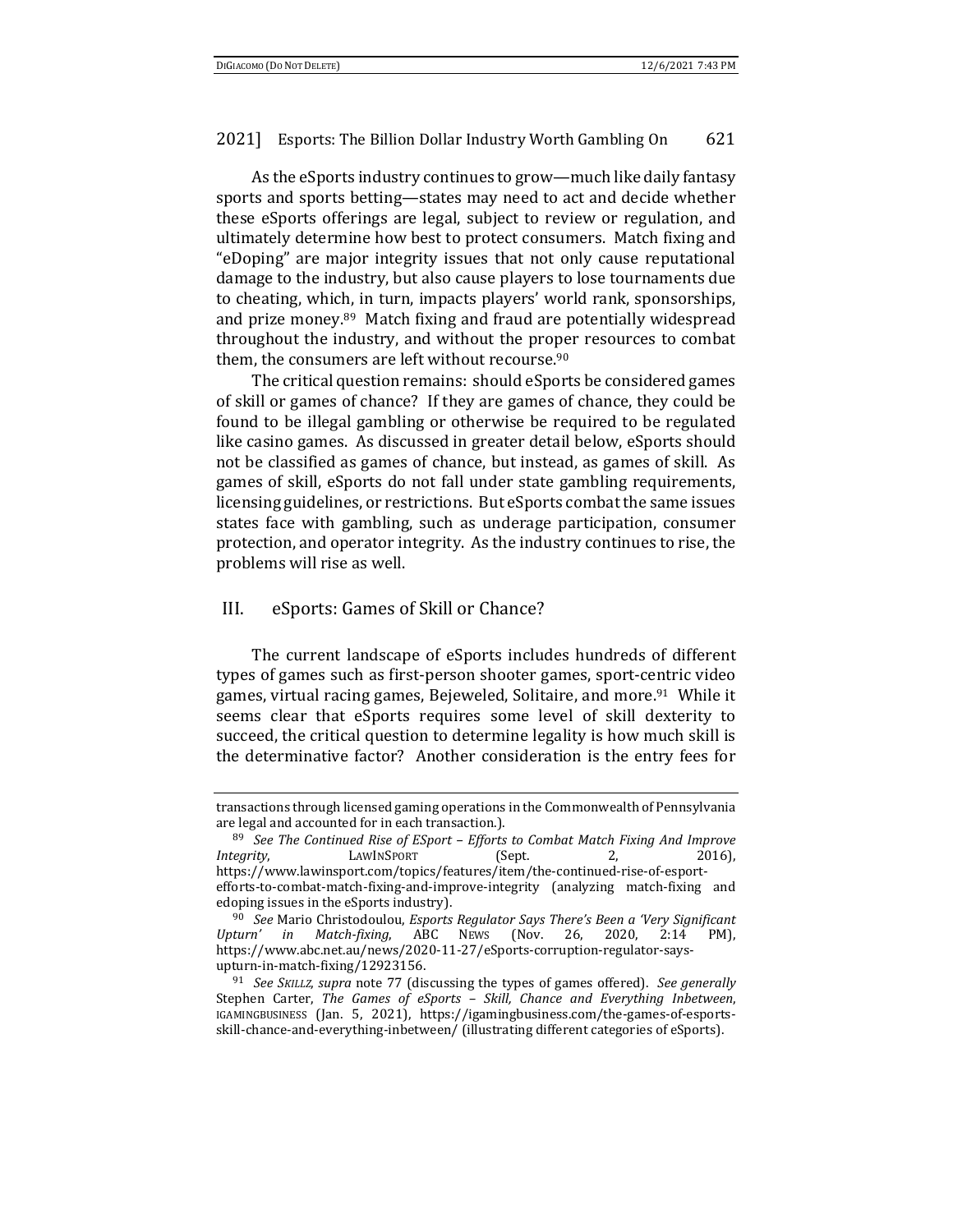eSports competitions or tournaments, and whether these fees could be considered bets or wagers.

A. SELECT YOUR SKILL LEVEL – EXPERT, MODERATE, OR NOVICE

Presently, eSports operators, investors, and players presume participating in eSports is not a form of gambling.92 Unlike games of skill such as football, baseball, basketball, or golf, eSports are not affected by changing weather, referee discretion, or equipment malfunctions. Instead, for the majority of eSports, each player has the same map and the same equipment, and only competes against the other participants.<sup>93</sup> The outcomes are caused by the players' decisions and game play ability, and not by a gust of wind moving a golf ball past the cup or rain causing the football to slip through the quarterback's hands.<sup>94</sup> In games such as football and golf, skill is essential to win the game, but some element of chance exists. These games have been considered games of skill by the majority of courts, although chance is present.<sup>95</sup> The top eSports players in the world have not succeeded because of mostly chance, rather their success has, for the most part, been the result of refining their playing skills in certain eSports games.<sup>96</sup>

Considering eSports construction, settings, gameplay, and rules, eSports are games of skill, and therefore, not an illegal form of gambling. Using the reasoning in cases such as *Boardwalk Regency*, the slight presence of chance in eSports, if any, is not enough to rise to a level of dominance or material value.97 eSports are centered on the player's skill, and although chance may play a factor in a certain game, without

<sup>92</sup> James Gatto & Mark Patrick, *Overview of Select Legal Issues With Esports*, 6 Ariz. St. Sports & ENT. L.J. 427, 434 (2017) ("For most of the major, professionally-organized, skill-based games, the presumed answer is that [eSports] is not gambling.").

<sup>&</sup>lt;sup>93</sup> See generally Northwest Esports, https://nwesports.org/csgo-tournament-rules/ (last visited Apr. 10, 2021) (providing specific rules for Counter-Strike: Global Offensive tournament). 94 *See* Stephen Carter, *The Games of Esports – Skill, Chance, and Everything Inbetween*,

iGaming Business (Jan 5, 2021) (noting that first player shooting games do not have random events or chance elements that can affect the outcome of a game).

<sup>95</sup> *See* People v. Cohen, 160 Misc. 10, 289 N.Y.S. 397, 399 (Magis. Ct. 1936) ("In such games as tennis, golf, billiards, bowling, skee-ball, or even in shooting galleries, where skill is so essential, it cannot be said that any one of them is a game of chance, even though occasionally an unskilled player may make a lucky shot."). 96 *<sup>E</sup>‐Sports Earnings,* https://www.esportsearnings.com/players/3304-n0tail-

johan-sundstein (needs a last visited parenthetical) (listing Johan Sundstein's career earnings playing the game, Dota 2). Johan Sundstein is the current number one ranked eSports player in the world and has been playing competitively since 2010. *See id.*

<sup>97</sup> *See* Boardwalk Regency Corp. v. Attorney Gen. of New Jersey, 188 N.J. Super. 372, 379-81 (Super. Ct. 1982) (finding backgammon as a game of chance because of the variable randomness of the dice roll and additional factors).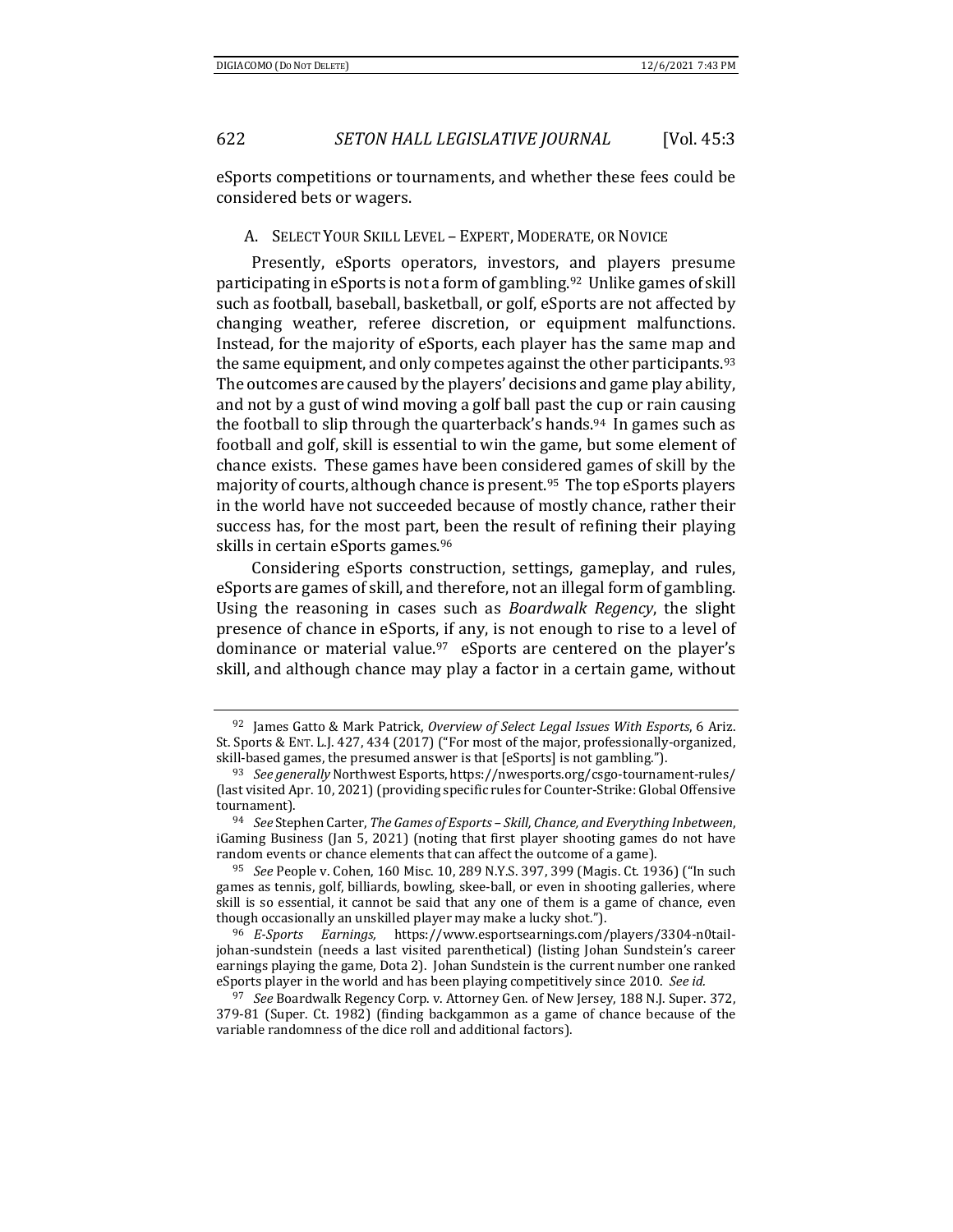the player's superior skill and ability, the player will not likely win. The players must accomplish something with precision, certainty, cleverness, and expertness in order to win the game. Whether it is the fewest moves, or the most points, the player's skill, and not chance or other unforeseen circumstance, is the determining and dominating factor in the outcome of an eSports competition.

#### B. TOP PRIZE FOR THE MOST SKILLED

Assuming eSports are skill-based games, the next question is whether competitions and tournaments involving entry fees and prizes constitute staking or risking something of value through a bet or wager.98 The United States District Court for the District of New Jersey opined on whether pay-for-play online fantasy sports leagues violated the anti-gambling laws of New Jersey and several other states in *Humphrey v. Viacom, Inc.*. 99 The plaintiff argued that the online fantasy sports league operators engaged in "gambling because the participant[s] 'wager' the entry fee for the chance to win a prize."100 The plaintiff also argued that the prize "winner is determined predominantly by chance due to potential injuries to players and the vicissitudes of sporting events in general."101

The District Court did not address whether fantasy sports were games of skill or chance because as a matter of law, it found the entry fees for the operators' fantasy leagues were not "bets" or "wagers".102 The District Court emphasized three factors in its ruling: "(1) the entry fees [were] paid unconditionally; (2) the prizes offered to fantasy sports contestants [were] for amounts certain and [were] guaranteed to be awarded; and (3) [operators did] not compete for the prizes."103

The *Humphrey* court found that the online fantasy sports league operators were parties to an enforceable contract and that they "provide substantial consideration, in the form of administration of the leagues and the provision of extensive statistical and analytical services, in exchange for the entry fees paid for by the participation in the fantasy

<sup>98</sup> *See* Gatto & Patrick, *supra* note 92, 434-35 (discussing whether eSports entry fees for competitions and tournaments are bets or wagers in connection to gambling). 99 Humphrey v. Viacom, Inc., No. 06-2768, 2007 WL 1797648, at \*2 (D.N.J. June 20,

<sup>2007);</sup> *see also Dew‐Becker v. Wu*, 2020 IL 124472 (April 16, 2020) (Illinois Supreme Court finding daily fantasy sports is not gambling based on the predominance test).  $100 \;\; Id.$ 

<sup>101</sup> *Id*. 102 *See id.* at \*8-9 ("the question whether the money awarded is a bona fide prize (as opposed to a bet or wager) can be determined without deciding whether the outcome of the game is determined by skill or chance").

<sup>103</sup> *Id.* at \*9.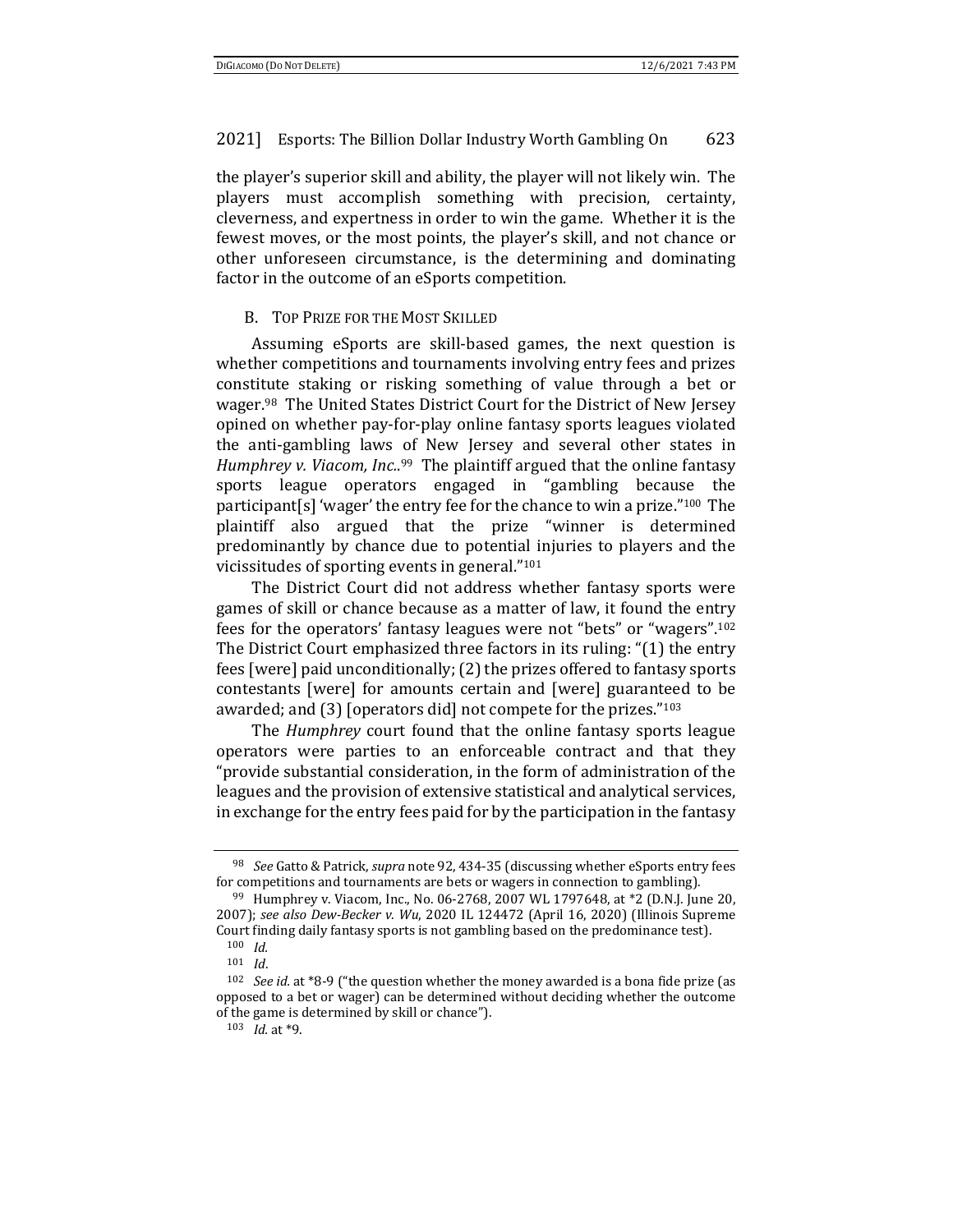sports leagues."104 Fantasy sports participants did not "pay anything to [the operators] that [was] in any way dependent on the outcome of any league. Nor [did] participants ever "risk" losing their entry fee."<sup>105</sup> Instead, the court reasoned that the participants "irrevocably part with [their entry] fee shortly after they enter a league, and receive in exchange substantial services from [the operators] over the course of an extended sports season."106 The operators did not bet or wager on the side of any participants, and the operators did not have any financial interest in the outcome of any league or game, and therefore, the court rejected the plaintiff's claims that the online fantasy sports league operators engaged in illegal gambling.107 The fantasy operators provide a service for a set fee. They are not the house in a poker game or the book maker in a sports wager taking a "vig."108

Following the court's reasoning in *Humphrey*, an entry fee for an eSports tournament or competition should not be considered a bet or wager for gambling purposes.109 The entry fees permit the participants to enter the tournament, the participants know what they will receive if they win the tournament, the operators of the tournament have a set amount they will receive, and finally, the operator's amount does not depend on the outcome of the tournament or competition.110 As stated in *Humphrey*, as long as participants in eSports tournaments and competitions pay unconditionally for the privilege of participating in the contest, the prize is guaranteed, and the entry fee is not a bet or wager.111

eSports's participants, investors, and operators in the space operate in uncertain territory. Although skill games have been present for centuries, eSports provide new challenges and concerns such as underage participation and corruption. There is a plethora of options to access eSports, including the internet, live competitions and tournaments, websites like Twitch.tv, eSports leagues, and college-

tournament and its legality compared with a bet or wager).

<sup>104</sup> *Id.*<br>105 *Id.* at \*10.<br><sup>106</sup> *See* Humphrey v. Viacom, Inc., No. 06-2768, 2007 WL 1797648, at \*10 (D.N.J. June 20, 2007).

<sup>107</sup> *See id.*

<sup>108</sup> *See Vigorish*, MERRIAM-WEBSTER DICTIONARY, https://www.merriamwebster.com/dictionary/vigorish (last visited Apr. 11, 2021) (defining Vigorish or as "a charge taken (as by a bookie or a gambling house) on bets").

<sup>109</sup> *See* Gatto & Patrick, *supra* note 92, 435–36 (citing *Humphrey*, 2007 WL 1797648 at \*8) (". . .the payment of a bona fide entry fee by participants to compete in the eSports event should not be deemed a bet or wager, assuming the conditions are satisfied."). 110 *See generally id.* at 434-442 (discussing the basic foundations of an entry fee type

<sup>111</sup> *See Humphrey*, 2007 WL 1797648 at \*8.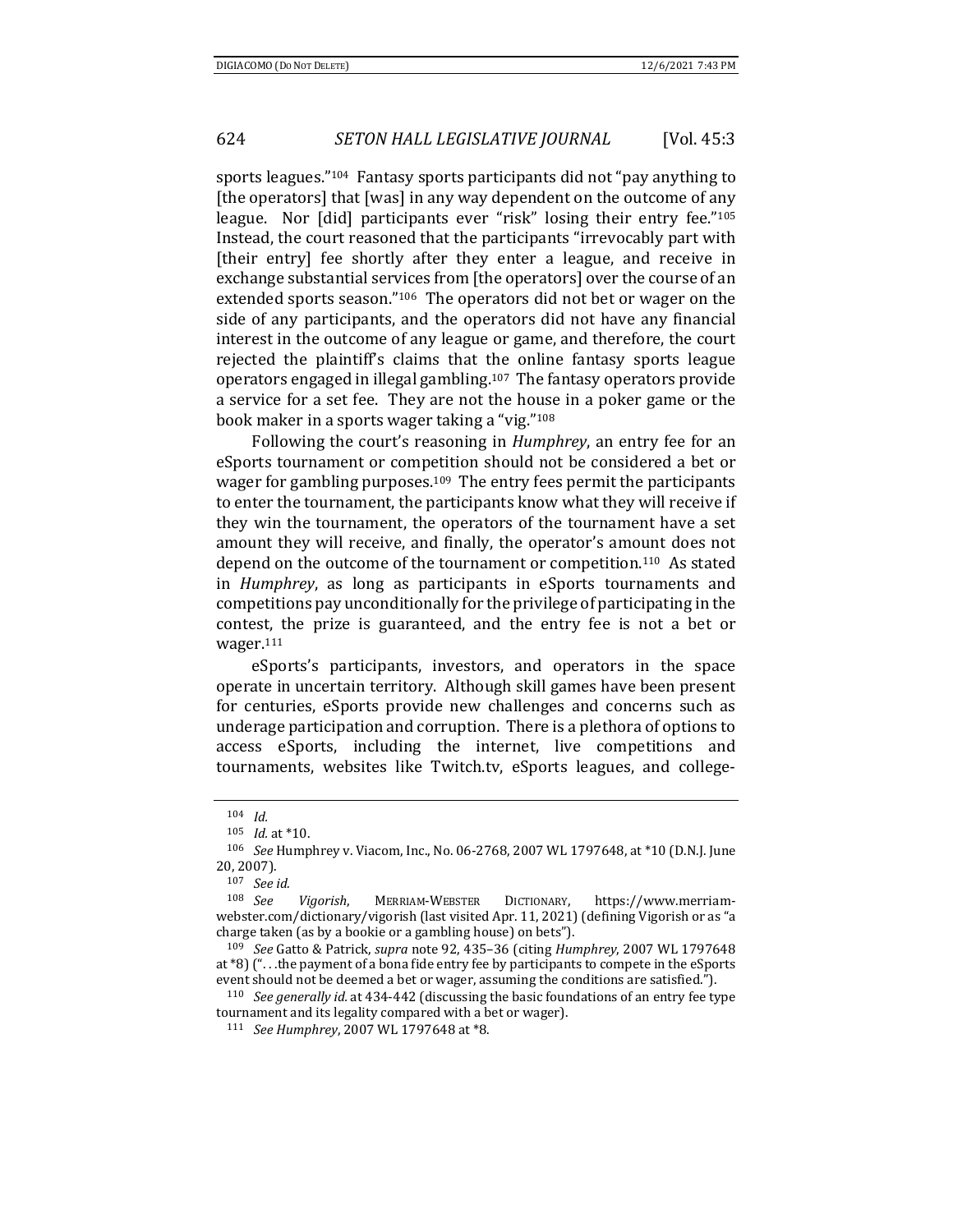funded teams.112 eSports appears to not be gambling, but the seemingly greater public concern with eSports is more consumer protection focused.

# IV. Using Daily Fantasy Sports as an Instruction Manual

Determining how to regulate a non-gambling game is difficult, but not impossible. More specifically, various U.S. legislatures and courts have been previously down this path with the rise of daily fantasy sports. In 2007, Chris Fargis, a former professional poker player, introduced fantasy sports into daily life through the daily fantasy sports website.113 Daily fantasy sports permit contestants to pay an entry fee to draft players from specific sports, such as football or basketball; earn points on the in-game performance of the players the contestant chooses; and win by having the most total points scored at the end of the day.114 Daily fantasy sports took the main stage through the soon to be gaming giants, DraftKings and FanDuel.115 Both DraftKings and FanDuel inked financial partnerships with professional league— DraftKings with Major League Baseball and FanDuel with the National Basketball Association.116

In 2019, daily fantasy sports generated an estimated 2.91 billion dollars in revenue.<sup>117</sup> Daily fantasy sports continue to grow in popularity due to increased investment in infrastructure, internet

<sup>112</sup> *See generally ESPORTS*, BIG EAST CONFERENCE, https://www.bigeast.com/index.aspx?path=eSports (last visited Mar. 29, 2021).<br><sup>113</sup> Marc Dib, A Game of Skill or Chance? Why Texas Should Legalize Daily Fantasy

*Sports*, 51 TEX. TECH L. REV. 361, 364 (citing Jay Caspian Kang, *How the Daily Fantasy Sports Industry Turns Fans into Suckers*, N.Y. TIMES (Jan. 6, 2016), https://www.nytimes.com/2016/01/06/magazine/how-the-daily-fantasy-sportsindustry-turns-fans-into-suckers.html).

<sup>114</sup> *See* Dib, *supra* note 113; *see also Daily Fantasy Sports*, DRAFTKINGS, https://www.draftkings.com/about/daily-fantasy-sports/ (last visited Mar. 29, 2021).

<sup>115</sup> *See* Dib, *supra* note 113, at 365 (discussing DraftKings and FanDuel daily fantasy sports success).

<sup>116</sup> *See* Dib, *supra* note 113, at 365 (citing Adam Kilgore, *Daily Fantasy Sports Web Sites Find Riches in Internet Gaming Law Loophole*, WASH. POST (Mar. 27, 2015), https://www.washingtonpost.com/sports/daily-fantasy-sports-web-sites-find-richesin-internet-gaming-lawloophole/2015/03/27/92988444-d172-11e4-a62fee745911a4ff\_story.html?utm\_term=.280e49e2e97a).

<sup>117</sup> S. Lock, *Revenue from Fantasy Sports in the United States 2019, by Segment*, STATISTA (Nov. 18, 2020) https://www.statista.com/statistics/820972/revenuefantasy-sports-

segment/#:~:text=According%20to%20the%20source%2C%20Daily,dollars%20in% 20the%20same%20year.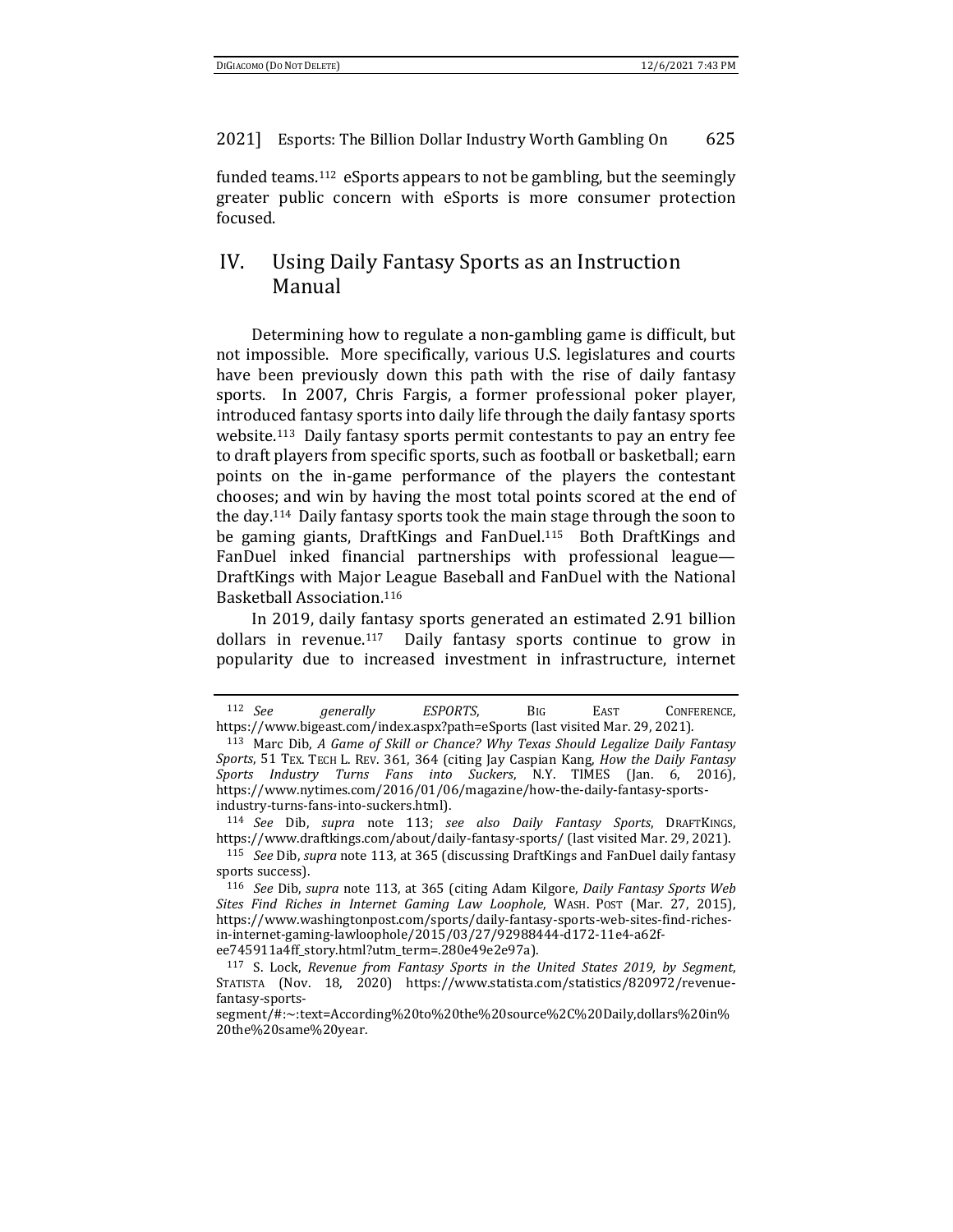updates, and additional applications coming into play each year.118 States, lawmakers, and courts taking the initiative early on in daily fantasy sports' history not only assisted in its growth, but also laid the groundwork for consumer protections. Although customer-offered protections are not perfect, the legal process continues to promote safe competition and entertainment.119

As daily fantasy sports ascended, states began to take a closer look, and with it, the courts and legislatures became involved. As with all games, the discussion of the games' legality is a matter of when they are legalized, and not a matter of if. As stated above in *Humphrey*, the United States District Court for the District of New Jersey opined that entry fees for online fantasy sports contests were not bets or wagers, and therefore did not constitute illegal gambling under New Jersey law.120

Besides judicial intervention, several state attorney generals and legislatures have also opined on the matter of daily fantasy sports. In 2016, Texas Attorney General Ken Paxton tried to make it clear that daily fantasy sports were an illegal form of gambling in Texas.<sup>121</sup> Attorney General Paxton stated that the presence of an element of chance in the games violated Texas gambling laws.122 According to the opinion, and unlike the *Humphrey* court, the Texas attorney general found that players make a "bet" when they pay the entry fee to participate in the daily fantasy sport.123 The opinion further concluded that because chance may play a role in the outcome of any daily fantasy sport contest they must be classified as a "game of chance," no matter if skill is the predominate factor.<sup>124</sup> Although Attorney General Paxton opined that daily fantasy sports are illegal, major daily fantasy sports operators have continued to offer their services to the Lone Star state,

<sup>118</sup> *See Fantasy Sports Market Size is Expected to Reach USD 48.8 Billion by 2027*, PRNEWSWIRE.COM, (Oct. 12, 2020), https://www.prnewswire.com/newsreleases/fantasy-sports-market-size-is-expected-to-reach-usd-48-6-billion-by-2027— -valuates-reports-301150193.html.

<sup>119</sup> *See Dib*, *supra* note 113, at 38 (discussing daily fantasy sports legislation to prevent and combat gambling addiction).

<sup>120</sup> *See generally* Humphrey v. Viacom, Inc., No. 06-2768, 2007 WL 1797648, at \*10 (D.N.J. June 20, 2007).

<sup>121</sup> *See generally* Tex. Att'y Gen. Op. No. KP-0057 (2016).

<sup>122</sup> *See id.* at 9; *Dib*, *supra* note 113, at 370-71 (discussing attorney general opinion regarding daily fantasy sports legality).

<sup>123</sup> *See Dib*, *supra* note 113, at 371 (citing PENAL § 47.02); *see also* Tex. Att'y Gen. Op. No. KP-0057, 6 (2016).

<sup>124</sup> *See* Tex. Att'y Gen. Op. No. KP-0057, 4 (2016).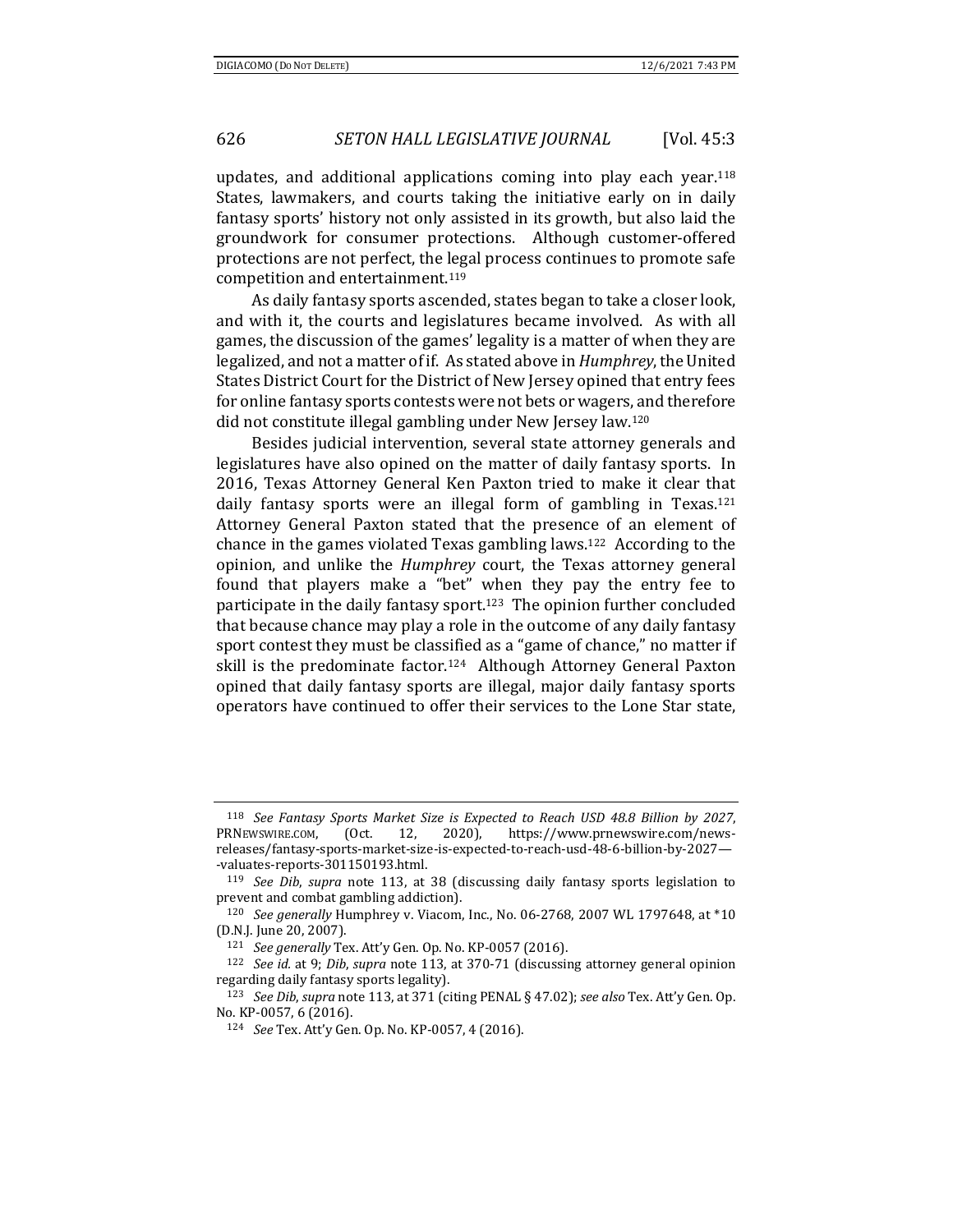as the opinion was non-binding and DraftKings has challenged the opinion in court.125

There are numerous examples of courts and attorney generals opining on the legality of daily fantasy sports.126 If not expressly permitted in legislation, daily fantasy sports operators can rely on a state's case law, attorney general opinions, and the state's definition of "gambling" to determine if offering the product in a certain state is possible. For example, DraftKings offers daily fantasy sports in 43 states, but does not offer them in Arizona, Hawaii, Idaho, Louisiana, Montana, Nevada, and Washington.127 States such as Arizona have prohibited daily fantasy sports throughout their history, while other state attorneys general, for example in Idaho, found daily fantasy sports to be illegal gambling and forced the operators out of state.128

The rise of daily fantasy sports provides more than just tax revenue for states and entertainment and winnings for participants. It also hints at the direction certain states will lean when presented with new skill games, specifically eSports. The daily fantasy sports framework established in recent years provides optimism that lawmakers, regulators, and eSports operators will take all aspects of eSports into consideration, most importantly player protection and responsible gaming.

<sup>125</sup> *See* Brian New, *Will Texas Punt Again On Legalizing Daily Fantasy Sports?*, CBSlocal.com, (Feb. 7, 2021, 9:55 PM), https://dfw.cbslocal.com/2021/02/07/willtexas-punt-again-on-legalizing-daily-fantasy-sports/ ("Immediately after Paxton issued his opinion, FanDuel pulled out of Texas and DraftKings sued – saying the attorney general distorted Texas law." It is further stated that the court case is still pending, but in 2018 "FanDuel began accepting players from Texas again for real money contests while DraftKings never stopped taking players from the state. Five years after Paxton's opinion rattled the industry, the answer to whether daily fantasy sports is legal in Texas is still not clear."); *see generally* Tex. Att'y Gen. Op. No. KP-0057, 4 (2016). 126 *See generally* W.V. Att'y Gen. (July 7, 2016); R.I. Op. Att'y Gen. (Feb. 4, 2016); Nev.

Op. Att'y Gen. (Oct. 16, 2015).

<sup>127</sup> DRAFTKINGS, https://www.draftkings.com/about/daily-fantasy-sports/ (last visited Apr. 11, 2021); *See* COLO. REV. STAT. § 12-125-101; IND. CODE § 4-33-24; KAN. STAT. ANN. § 21-6403; MD. CODE ANN., Crim. Law § 12-114; MISS. CODE. ANN. § 97-33-305; MO. REV. STAT. ch. 313; Fantasy Sports Act, 2016 Tenn. Laws Pub. Ch. 978 (S.B. 2109); Fantasy Contests Act, VA. CODE ANN. 59.1, ch. 51. 128 *See* Messick, Joshua M., Article, *Rejecting the Zero‐Sum Game in Daily Fantasy*

*Sports: A Proposal for Arizona*, 60 ARIZONA L.REV. 163, 164 (2018) ("Arizona is one of five states that has historically categorized daily-fantasy sports ("DFS") as a game of chance and as such has banned it as illegal gambling.").; *Idaho Attorney General Bans Paid Daily Fantasy Sports Contests*, IDAHO STATESMAN (May 2, 2016), https://www.idahostatesman.com/sports/article 75138197.html (discussing DraftKings and FanDuel's agreement to leave Idaho).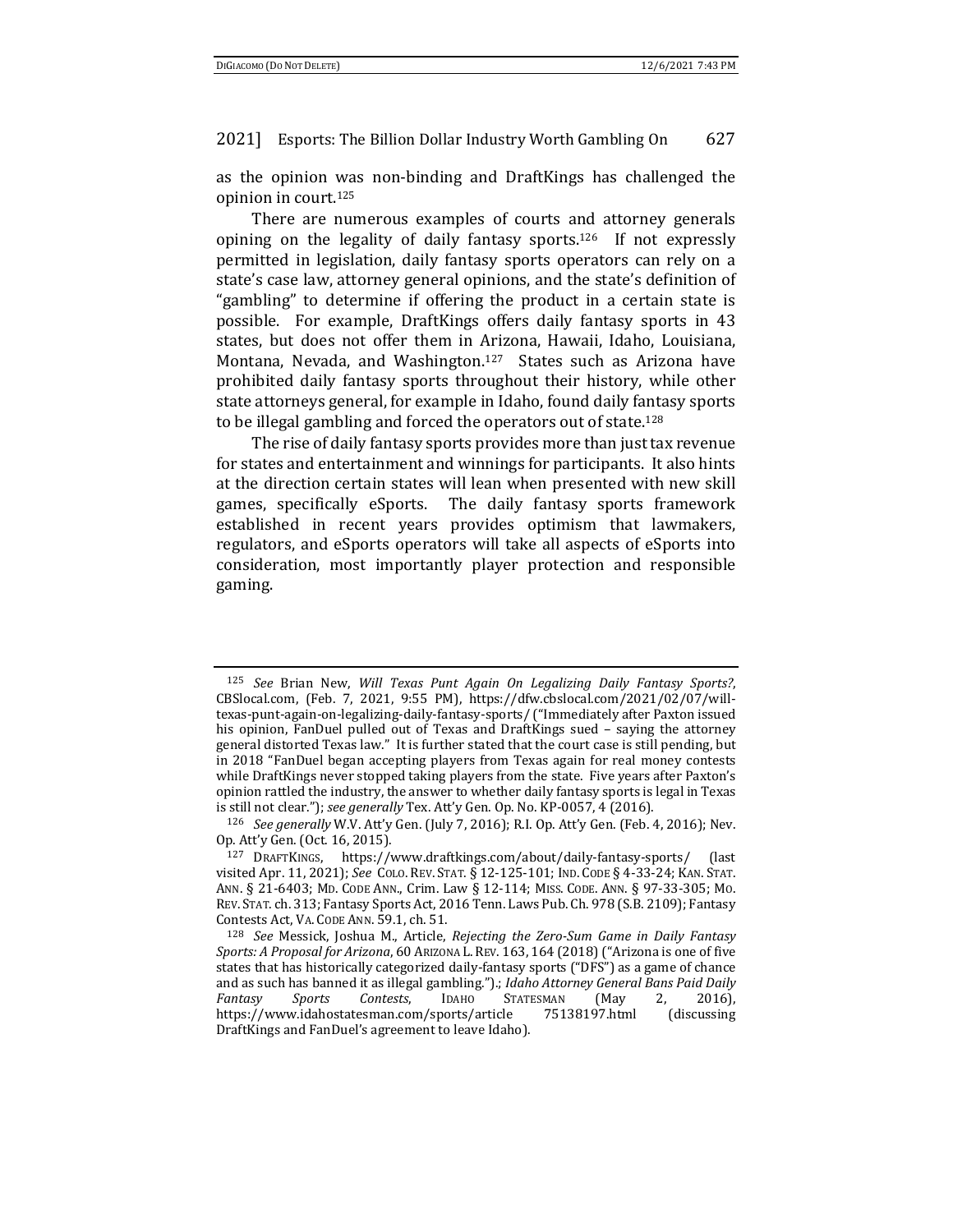## V. With Great Power Comes Great Responsibility

By 2023, eSports are estimated to capture at least 646 million participants and viewers.<sup>129</sup> eSports today have grown rapidly due to celebrity involvement, such as Michael Jordan and DJ Marshmello, increased coverage on traditional outlets such as ESPN, professional sports team partnerships, and more.130 eSports' incredible rise has also brought a major increase in investments, including private equity firms and ETFs.131 Like daily fantasy sports and sports betting, the major market of eSports provides exciting new possibilities, but also creates concerns. Consumer protection, responsible gaming, underage gambling, and gameplay integrity are all real issues. 132

eSports and the Internet go hand-in-hand, and history has shown that the Internet can be a dangerous place for eSports users.133 eSports interactivity among online users can cause some demographics to be more susceptible to manipulation and harmful advertising, however, eSports are more equipped than internet gaming companies to combat problem gambling, underage gambling, and other regulatory concerns.134

https://www.roundhillinvestments.com/etf/nerd/ (last visited Apr. 11, 2021).<br><sup>132</sup> Michael Stead, *Safequarding Children in the Virtual World of eSports – lessons to be* 

*learnt from the real world*, DLA PIPER (Aug. 11, 2020), https://www.dlapiper.com/en/us/insights/publications/2020/08/safeguardingchildren-virtual-world-of-esports/ (analyzing how minors are subject to possible harm with eSports).

<sup>129</sup> Reyes, Mariel Soto, *Esports Ecosystem Report 2021: The Key Industry Companies and Trends Growing the esports Market which is on Track to Surpass \$1.5B by 2023*, BUSINESS INSIDER (Jan. 5, 2021), https://www.businessinsider.com/esports-ecosystemmarket-report#:~:text=Total%20esportsesports%20viewership%20is

<sup>%20</sup>expected,2023%2C%20per%20Insider%20Intelligence%20estimates. 130 *See id.* (listing celebrity endorsement and media outlets as part of the rise of eSports); *Eagles Becomes First NFL Team with Esports Tournament Provider*, PHILADELPHIA EAGLES, https://www.philadelphiaeagles.com/news/eagles-become-firstnfl-team-with-esports-tournament-provider (last visited Apr. 11, 2021) (describing eSports Entertainment Group's multi-year partnership with the Philadelphia Eagles to serve as the first eSports tournament provider for an NFL franchise). 131 *See NERD – The First Pure Play Esports ETF*, ROUNDHILL INVESTMENTS,

<sup>133</sup> *See id*. ("Toxic teammates and vexatious trolls (people who intentionally inflame and antagonize others online) – the internet can be a treacherous landscape for anyone to navigate.").

<sup>134</sup> *See The Continued Rise of ESport – Efforts to Combat Match Fixing and Improve Integrity*, LAW IN SPORT (Sept. 2, 2016), https://www.lawinsport.com/topics/features/item/the-continued-rise-of-esportefforts-to-combat-match-fixing-and-improve-integrity (stating how Facebook, Instagram, and Twitter make internet users more susceptible to manipulation and subtle advertising and analyzing match-fixing and edoping issues in the eSports industry).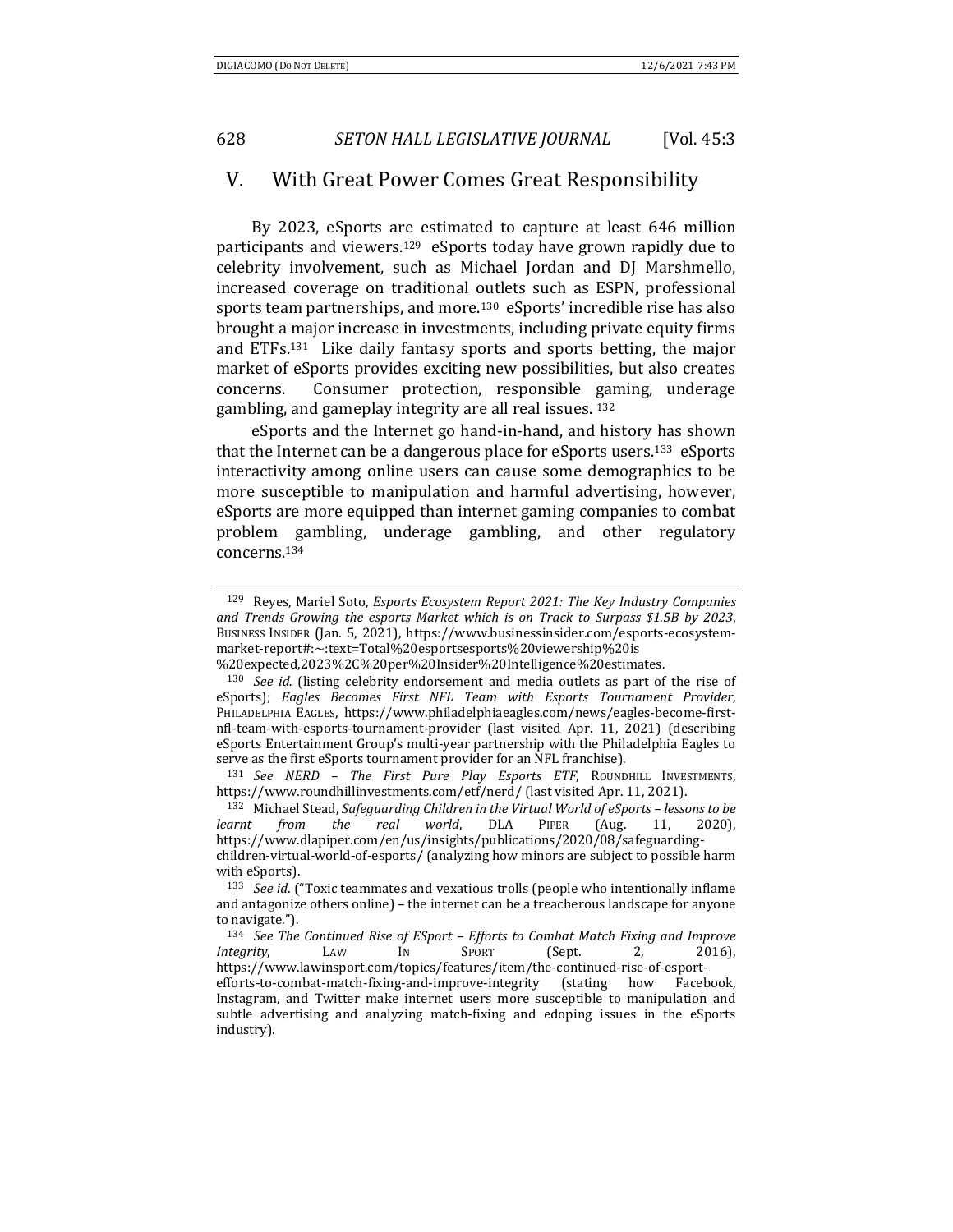Expansive regulation may not be needed if eSports companies continue to take these issues and concerns seriously and act on their own volition. The good news is that many already are taking up the torch.135 For example, Skillz, Inc., a leading mobile eSport platform, offers its product to consumers with the goal of "connect[ing] the world through competition" and providing a "fair and secure competitive gaming [experience]" through specific safeguards and player protection protocols.136 Besides ensuring each game offered on its platform is strictly a game of skill as opposed to a game of chance, Skillz implements a number of additional safeguards, including geolocation services, ageverification procedures, and the ability to review potential problem gaming.137 Although Skillz offers mobile competitions, unlike traditional eSports such as video games on a PlayStation or XBox, Skillz's business model and safeguard foundations are aspects should be provided by all types of eSports operators. Skillz is an example of how operators can ensure the safety of their patrons, protect against unlawful gambling, and promote fair gameplay in the absence of regulation. Internal controls and internal monitoring are tools that all types of eSports operators have the ability to utilize and implement for their patrons and products.

In addition to eSports operators taking an active role in player protection and integrity, the eSports Integrity Commission ("ESIC"), located in both the United Kingdom and Australia, is a non-profit member association that deals with issues of common interest in the eSports space.138 Members of the ESIC agree to enforce six fundamental principles, including (1) integrity and respect; (2) fair process; (3) implementation, education, and enforcement in standardized codes; (4) recognition of sanctions; (5) sharing of information; and (6) confidentiality.139 The ESIC works to implement an active presence in the eSports space to assist in organizing safe and compliant tournaments, game development, eSports leagues, and even betting operators offering wagers on eSports.140 The ESIC is an effective partner

<sup>135</sup> *See SKILLZ*, *supra* note 77 (stating Skillz's geolocation services, age verification, and additional compliance with federal and state laws). 136 *See* Our *Mission*, SKILLZ, INC., (last visited Apr. 11, 2021),

https://investors.skillz.com/overview/default.aspx

<sup>137</sup> *See SKILLZ*, *supra* note 77. 138 *Who We Are*, ESIC (last visited Apr. 11, 2021), https://esic.gg/about/ (stating ESIC's description of its operations and mission).

<sup>&</sup>lt;sup>139</sup> *Id*.<br><sup>140</sup> *Id*. ("We are a not-for-profit members' association and we can help you, whether you're a tournament organiser, game developer, eSports league or betting operator offering eSports . . .").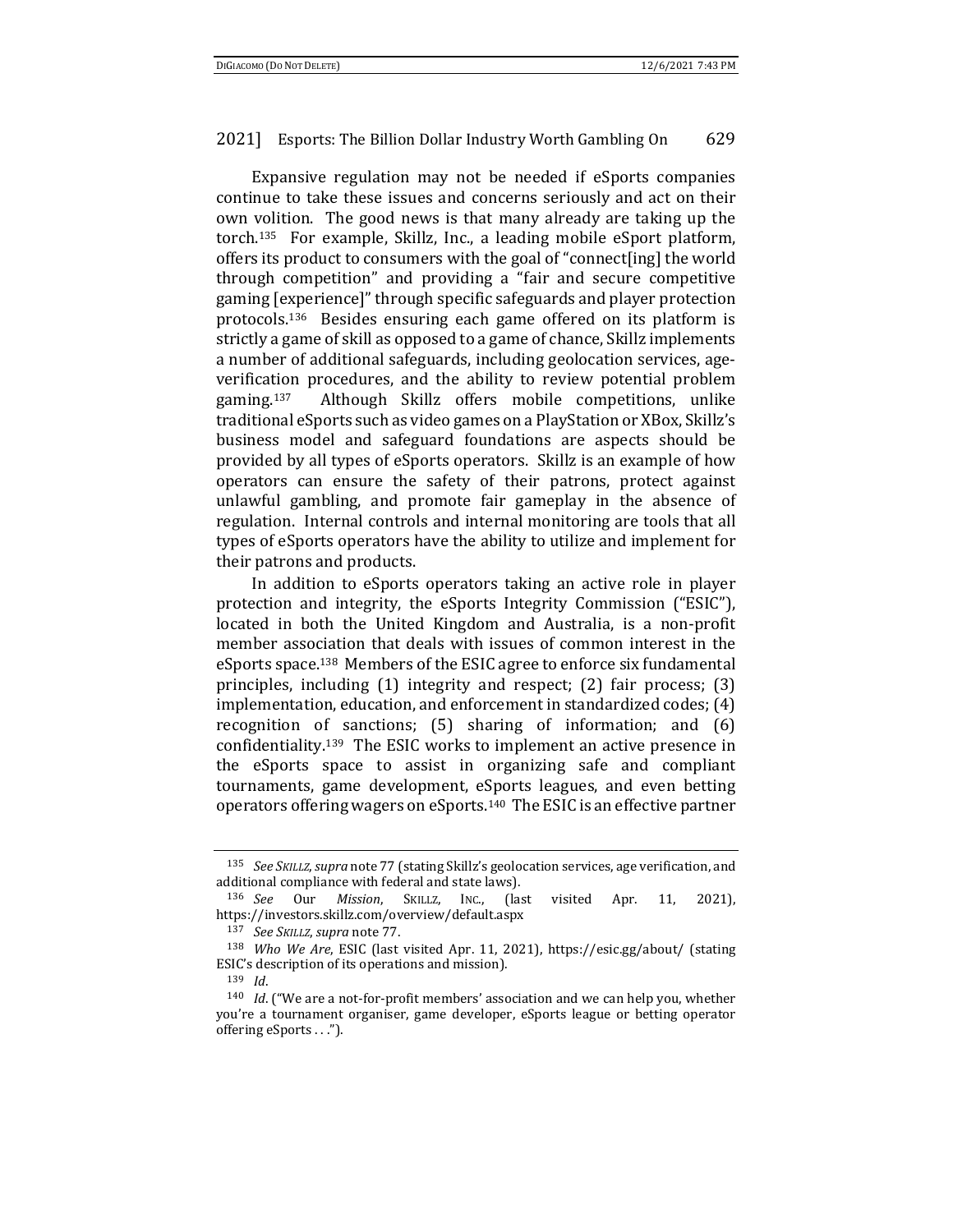for the United Kingdom, Australia, the Nevada Gaming Control Board, and the Colorado Division of Gaming in assisting and regulating the eSports industry.141

Notably, GameCo LLC, a Las Vegas-based gambling device manufacturer/developer, is attempting "to launch the first-ever eSports dedicated sportsbook" at the Sky Ute Casino Report in Colorado, which the ESIC will oversee "to ensure match integrity for all wagering activities."142 Most recently, Nevada State Senator Ben Kieckhefer introduced a bill that would create the Nevada Esports Commission under Nevada's Department of Business and Industry.143 This bill would introduce a regulatory panel to sanction and oversee video game tournaments and competitions, and require player registration before participating in any event with a prize exceeding \$1,000.144

Unlike daily fantasy sports, legislatures have not taken the same hands-on approach to eSports, and few courts have been presented with the opportunity to opine on eSports' legality. New Jersey's legislature introduced an eSports bill that focuses primarily on permitting wagering on eSports, and prohibits electronic sports and competitive video game competitions sponsored by, or affiliated with, high school or competitions in which the majority of the competitors are under the age of 18.145 West Virginia addressed eSports as sporting events in which participants are at least 18 years old as "prohibited sports events" in its Sports Wagering rules.146 Although New Jersey is making progress, and West Virginia provides clarity regarding eSports and sports wagering, the eSports industry still faces questions.

eSports operators like Skillz and commissions like the ESIC are essential for the safe and proper growth of each different type of eSport. But, specifically in the United States, a lack of guidance and oversight of the industry opens the door to consumer protection issues, cheating, and problem gambling. Colorado and Nevada have made important integrations and progress, but the majority of other lawmakers have yet

<sup>141</sup> *Members & Supporters* ESIC (last visited Apr. 11, 2021), https://esic.gg/about/ (listing United Kingdom Gambling Commission as a "Government Body" partner). 142 *See* Cody Luongo, *GameCo Launches eSports‐dedicated sportsbook in Colorado*,

eSports Insider (Dec. 16, 2020) https://eSportsinsider.com/2020/12/gamecolaunches-eSports-dedicated-sportsbook-in-colorado/. 143 *See* S.B. 165, 2021 Leg., 81st Sess. (Nev. 2021). 144 *See id.*

<sup>145</sup> *See* A.B. 637, 2020 Leg., 219th Sess. (NJ 2021). The bill does not prohibit electronic sports or competitive video game competitions where person under the age 18 make up a minority of the participants. *See* S.B. 165, 2021 Leg., 81st Sess. (Nev. 2021)*.*

<sup>146</sup> *See* W.Va Code § 179-9-2(2.15).